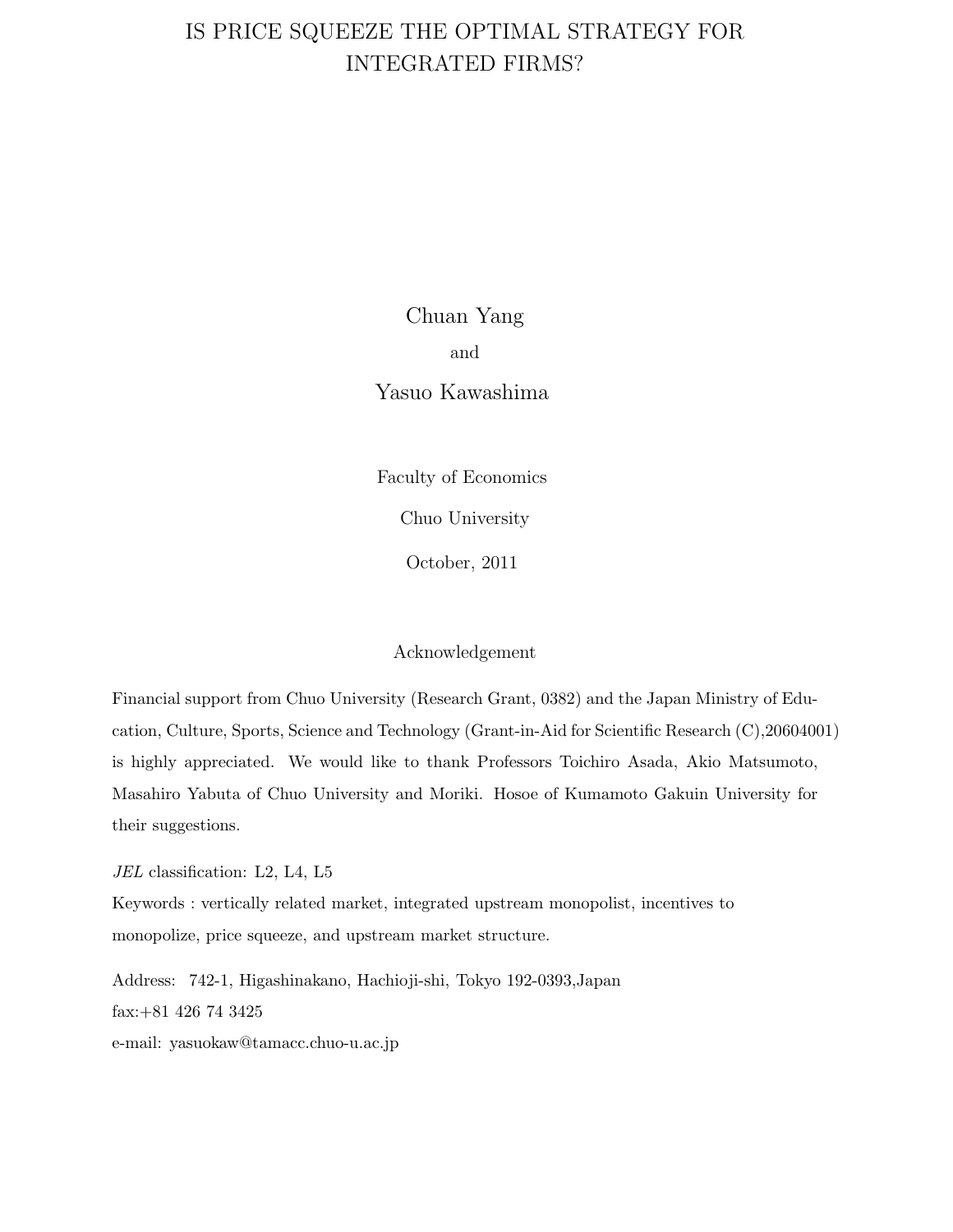# IS PRICE SQUEEZE THE OPTIMAL STRATEGY FOR INTEGRATED FIRMS?

#### ABSTRACT

This paper seeks to analyze the effects of a price squeeze by an upstream firm in vertically related markets and to examine equilibrium in markets when one of the upstream firms integrates one of the downstream firms. We show that an integrated monopolist has no incentives to employ such a strategy, but that an integrated duopolist does have such incentives. Monopolization does not give the maximum profits to the monopolist with increased market prices. Such a strategy employed by the integrated firms is anti-competitive in its nature, but it improves market efficiency when employed by the integrated duopolist.

### **1 Introduction**

The features of a vertically integrated firm (for example, a monopolist or a duopolist) are that the integrated firm supplies inputs to downstream rivals and at the same time competes to supply outputs in a downstream market.<sup>1</sup> As Armstrong  $(2008)$  pointed out, by using a pricing strategy in the vertically related markets, the integrated firm can control not only input prices, but also output prices. Then, Vickers (2008) points out that a price squeeze arises either when price for inputs is unduly high or when price for outputs is unduly low.<sup>2</sup> As the monopolization is expected to give the monopolist the maximum profits *in a single market*, the integrated firm will have incentives to drive rival firms out of a market by strategies such as a price squeeze.<sup>3</sup> In these settings, the Chicago School has long maintained that a price squeeze is not a rational strategy of the integrated firm.<sup>4</sup>

In fact, Joskow (1985) observes through empirical analysis that the integrated firm has incentives to employ a price squeeze to exclude rival firms from a market. King and Maddock (1999) show that the integrated firm has incentives to practice a price squeeze. Whinston (1990) shows that a price squeeze is a profitabler strategy for the integrated frim if the assumptions of the Chicago School is relaxed. Chen (2001) shows that an integrated firm raises the costs of independent firms by increasing switching costs. Thus, there is the fear that such a strategy

<sup>&</sup>lt;sup>1</sup>Note that words "inputs" and "outputs" are defined from the viewpoint of downstream firms.

<sup>2</sup>For an expository explanation of a price squeeze, see Tirole (1988), and see Joskow (1985) for its definition. <sup>3</sup>For a survey of price squeezes, see Crocioni and Veljanovski (2003).

<sup>4</sup>See, for example, Bork (1978).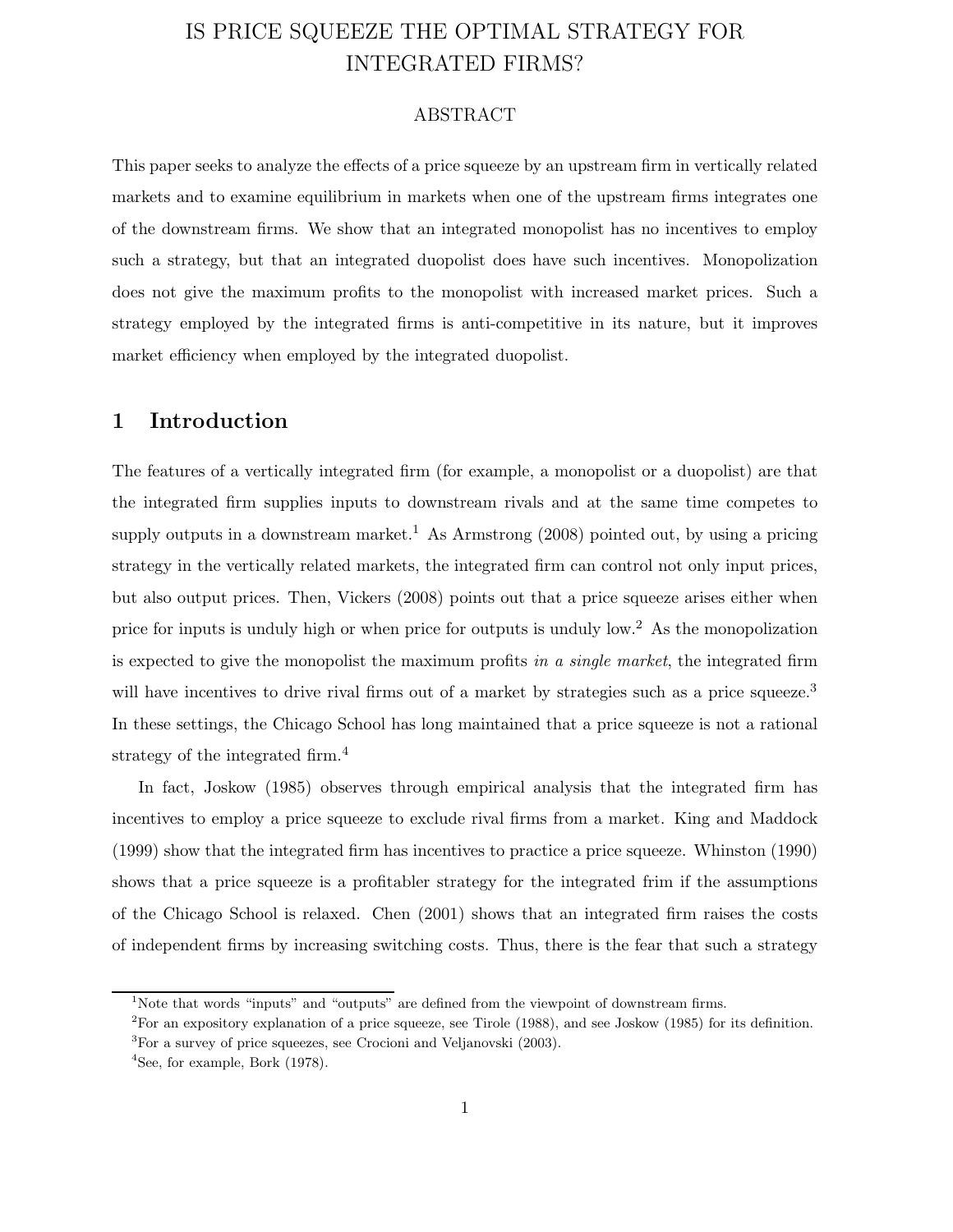enables the monopolist to monopolize the downstream market.<sup>5</sup>

On the other hand, following Weisman (1995) and Sibley and Weisman (1998), Sappington (2006) concludes that the integrated firm does not have incentives to increase a rival's costs. Raising the rival's costs will cause profits of the rival firm to be squeezed to zero. Thus, it follows from these observations that the integrated firm may not have incentives to exclude the rival from a market by some strategies such as a price squeeze. These results are quite contrary to observations by Joskow (1985), King and Maddock (1999), Whinston (1990), and Chen (2001). Thus, the debate is not settled. From the viewpoint of regulation, it is very important to know whether the vertically integrated firm (a monopolist or a duopolist) has incentives to practice a price squeeze.<sup>6</sup>

The present paper will show that the integrated upstream monopolists do not have incentives to employ a price squeeze even if an downstream market is duopolistic, but that the integrated duopolist has incentives to practice a price squeeze if both of an up- and downstream market are duopoly. To be precise, if the upstream monopolist merges one of downstream firms, extra profits earned in the downstream market under a price squeeze is less than profits lost in the upstream market and market price goes up, which is equal to a monopoly price. On the other hand, when the integrated duopolist employ such a strategy, additional profits earned in a downstream market outweigh profits lost in an upstream market. Thus, the integrated duopolist has incentives to adopt a price squeeze. Moreover, it will be interesting to note that downstream prices decrease under a price squeeze by the integrated duopolist. These are quite different form the results in the integrated monopolist. Depending upon the presence of competitive pressure in the upstream market, effects of a price squeeze are quite different. These are some of the important features of vertically related markets

The model presented in this paper has different types of games. It is important to note that all palyers are constrained to play their original roles once a game starts. This means that we do not focus on problems of palyers' incentives, and that it is possible to compare the important characteristics of games. Our model is as follows. The first stage corresponds to an upstream market where an integrated upstream monopolist (or a duopolist) supplies inputs to an independent downstream firm and the second stage corresponds to a downstream market where the downstream division of the integrated firm and the independent downstream firm compete to

 $5Recently, Grout (2001), and Bouckaert and Verboven (2004) have investigated a price squeeze for theimple$ mentation of regulation policy.

<sup>&</sup>lt;sup>6</sup>This strategy is akin to predatory pricing (or limit pricing). See, for example, Kawashima (1983) for the analysis of limit pricing.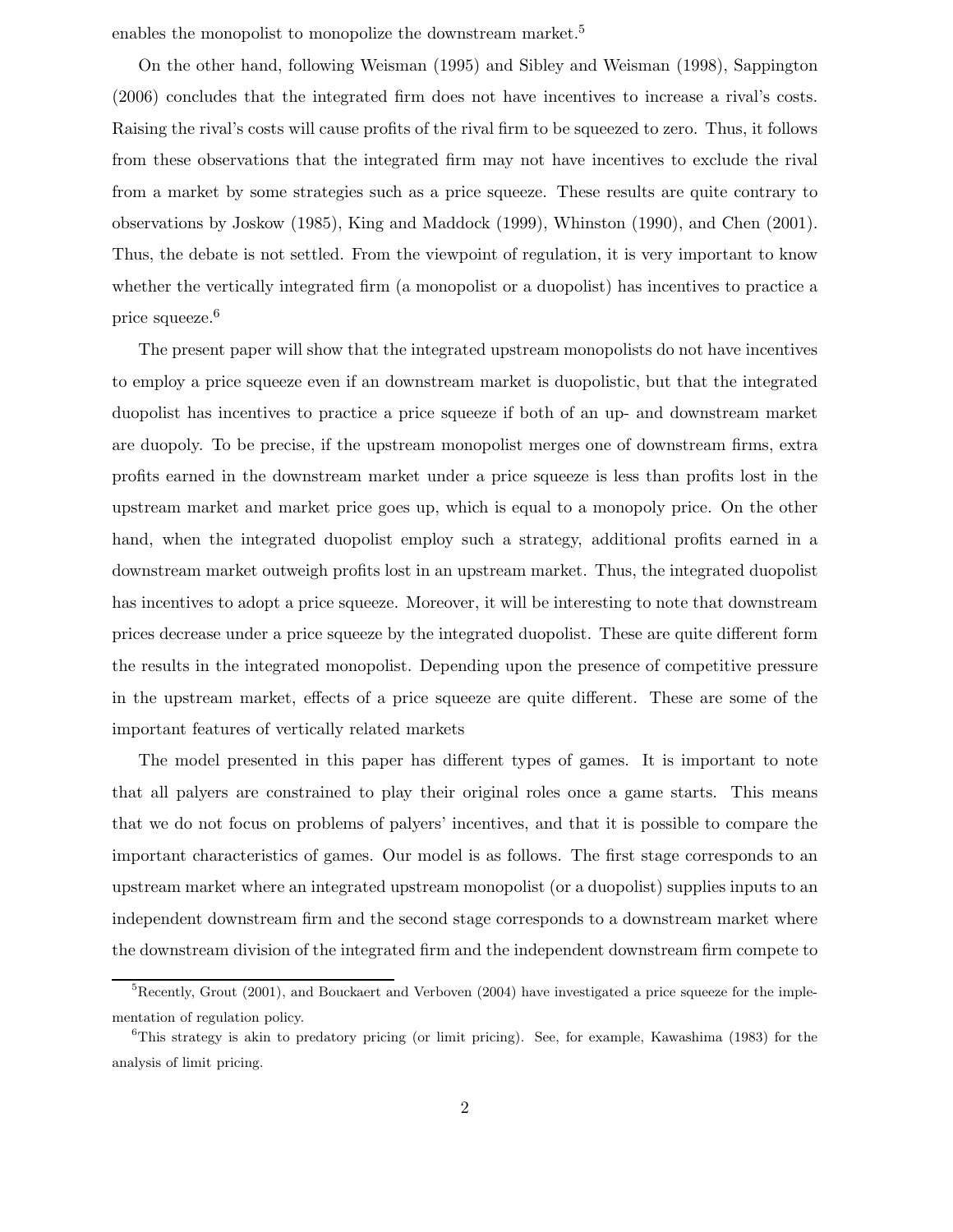supply a final good. These markets are modeled as two-stage games with complete and perfect information. In fact, given the linear demand for the final good, the downstream firms compete to supply them. Once equilibrium outputs of these firms are determined, demand for inputs of the independent firm is derived from equilibrium outputs of the independent downstream firm. The integrated firm maximizes profits for the given demand for input. Thus, it is possible to solve for upstream equilibrium price and input, from which downstream equilibrium prices and outputs are determined.

The paper is organized as follows: Section 2 explains our basic settings and shows that the backward induction enables us to determine not only equilibrium outputs and inputs, but also equilibrium prices in the up- and down-stream market. When we turn our attention to a game in which the integrated firm has incentives to be a Stackelberg leader who can employ a price squeeze, such a strategy by the integrated monopolist is examined to see how profits earned by that strategy compare with those earned without that strategy. Then, we will show that the integrated monopolist has no incentives to employ a price squeeze. In Section 3, it is shown that the integrated duopolist, who becomes a Stackelberg leader, has incentives to employ a price squeeze after the determination of equilibrium in one-sided integration is shown. We end up with conclusion in Section 4.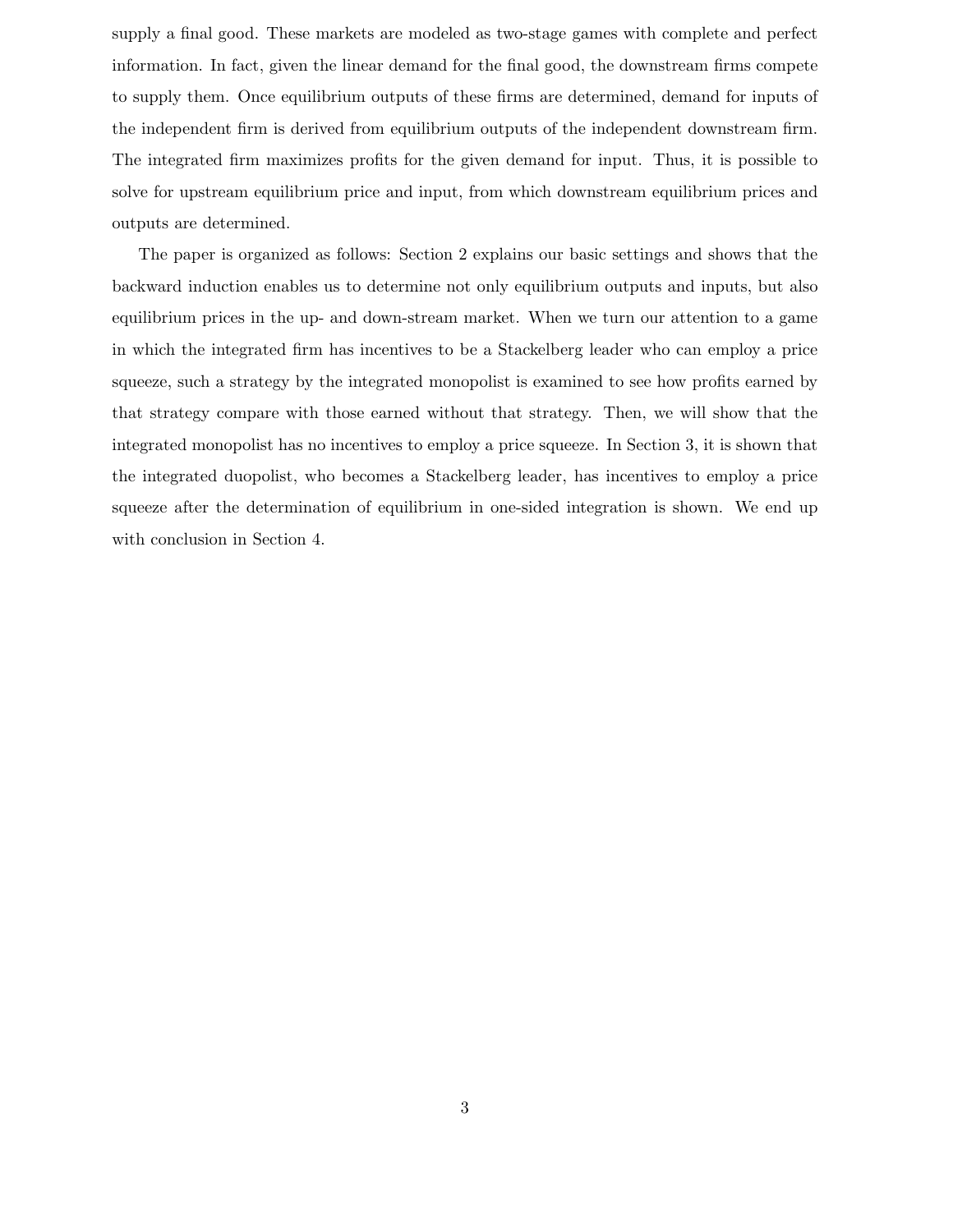## **2 Price Squeeze by Upstream Monopolist**

Consider first the integration in vertically related markets in which downstream firms D1 and D2 supply a consumer good in the downstream market, and a monopolist supplies inputs in the upstream market. Without these inputs a consumer good can not be produced. The monopoly firm is called U.

The demand for the consumer good is given by

$$
P = a - x = a - (x_1 + x_2),
$$
\n(1)

where P represents the price of consumer good, and  $x_i$  the quantity of output by Di, i=1,2.

To simplify our analysis, assume that  $\alpha_i$  units of inputs are translated into a unit of output (or a consumer good) by firm Di. It follows that

$$
x_i = \frac{1}{\alpha_i} y_i, \ i = 1, \ 2,
$$
\n<sup>(2)</sup>

where  $y_i$  is the quantity of inputs by Di. This is the production function of D1 and D2. To proceed with our analysis, it will be assumed that productivity of D2 is higher than that of D1, and that the difference between them is not very large. Formally, this assumption is expressed as

$$
1 < \alpha = \alpha_1/\alpha_2 \le 2. \tag{3}
$$

Assume also that the monopolist (or U) produces inputs at a given constant marginal cost c. Fixed costs are assumed away in what follows. Then, c is also the average cost of producing inputs.

Together with these, it is also assumed that

$$
ac_i = \alpha_i p, \ i = 1, 2
$$

where  $ac<sub>i</sub>$  stands for the unit cost of the consumer good produced by Di and p for the price of inputs. This means that Di using  $\alpha_i$  units of inputs produces one unit of the consumer good at a cost  $\alpha_i p$ .

To proceed with our analysis, assume further that

$$
a > 4\alpha_1 c. \tag{4}
$$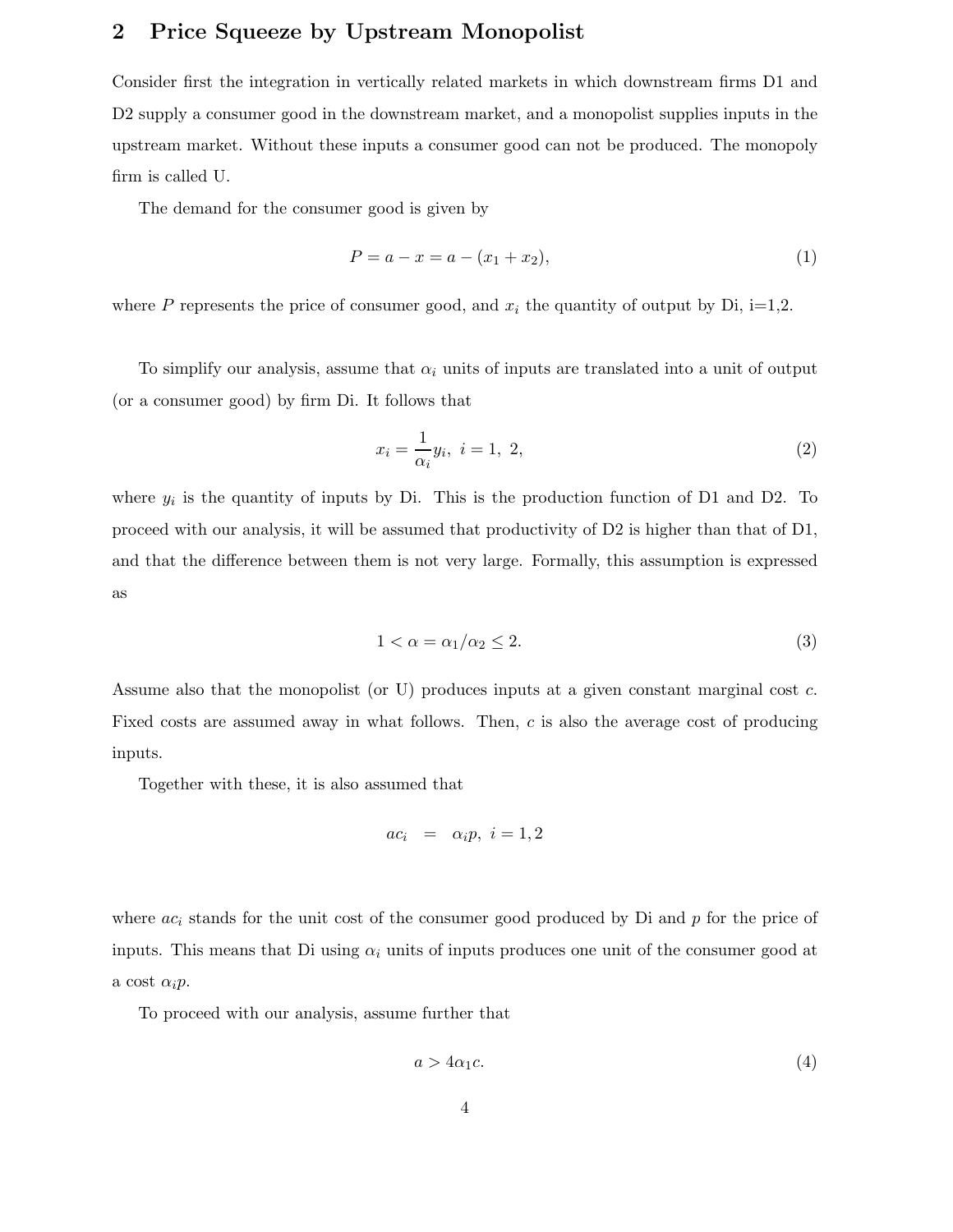This assumption is crucial to the analysis to follow although it is enough to assume that  $a > 3\alpha_1 c$ . However, when games of multiple independent firms are considered, it is necessary to assume (4) to guarantee that each firm is viable in an upstream and a downstream market.

When an upstream monopolist U and D1 are integrated, D2 has to buy its essential inputs from its competitor, the integrated firm  $I^7$  Firm I is a bottleneck input provider and may be called a partial monopolist, which is a monopolist in the upstream market, but it faces a competitor in the downstream market. This is one of the features of vertically related markets. Although U may have incentives to merge with an efficient firm D2, merger with the efficient firm ends up with a pure monopoly and this game is not considered. This conversion of the market into a pure monopoly will be analyzed later. When the merger does not lead the downstream market to a pure monopoly, it is not known what a market will become after the integration. This is why we take up the game in which U merges with less efficient firm. This game is called the partial monopoly game (henceforth, PM game).

In the PM game, assume that transfer price of throughputs is given by the marginal (or average) cost c. Thus, unit costs  $\hat{c}$  of producing final goods by the integrated firm I are given by

$$
\hat{c} = \alpha_1 c.
$$

On the other hand, the independent firm D2 has to purchase inputs at a market price  $p$ , which will be higher than the marginal cost c of its rival. Then, firm I can enjoy a cost advantage over the independent D2. Thus, firm I, which merges with D1, may be able to exercise power over price in the market and foreclose D2 from the market. Note also that focus here is mainly on the effects of vertical integration and that motivations for the integration are ignored.

Together with (1) and (2), and denoting by  $x_I$ ,  $x_2$  the outputs of the partial monopolist I and D2, these profits are given by

$$
\pi_I = \pi_d + \pi_u = (P - \hat{c})x_I + (p - c)y_2 = (P - \alpha_1 c)x_I + \alpha_2 (p - c)x_2
$$
  
=  $(a - \alpha_1 c - (x_I + x_2))x_I + \alpha_2 (p - c)x_2,$   

$$
\pi_2 = (P - \alpha_2 p)x_2 = (a - \alpha_2 p - (x_I + x_2))x_2,
$$

where  $\pi_d$  and  $\pi_u$  stand for profits in the downstream and upstream markets by firm I. The first order conditions for the maximization of profits are

$$
\frac{\partial \pi_I}{\partial x_I} = \frac{\partial \pi_d}{\partial x_I} = a - \alpha_1 c - 2x_I - x_2 = 0,
$$

<sup>7</sup>A game in which all firms are independent is considered by Vickers (1995). For further details, see also Yang and Kawashima (2011).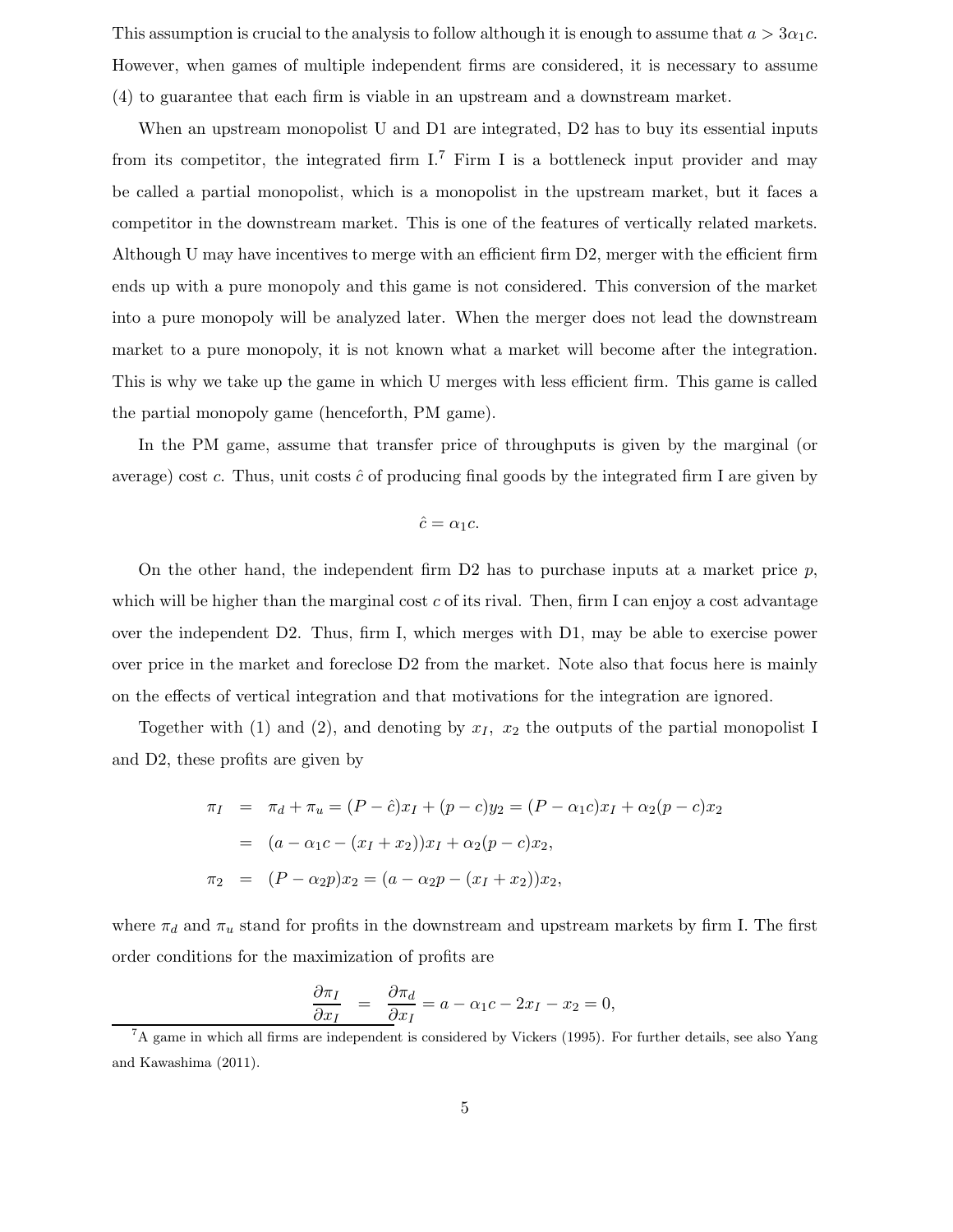$$
\frac{\partial \pi_2}{\partial x_2} = a - \alpha_2 p - x_I - 2x_2 = 0.
$$

The Nash equilibrium outputs of these firms are expressed as

$$
\hat{x}_I = \frac{a - 2c\alpha_1 c + \alpha_2 p}{3},\tag{5}
$$

$$
\hat{x}_2 = \frac{a + \alpha_1 c - 2\alpha_2 p}{3}.
$$
\n
$$
(6)
$$

D2 has to purchase inputs from I and its demand is derived from  $\hat{x}_2$ . In view of (2), demand for inputs by D2 is

$$
\alpha_2 \hat{x}_2 = Y = \frac{\alpha_2 (a + \alpha_1 c - 2 \alpha_2 p)}{3}
$$

Solving this equation for  $p$ , we have the inverse demand  $p$  for inputs:

$$
p = \frac{-3Y + \alpha_2(a + \alpha_1 c)}{2\alpha_2^2}.
$$

The upstream division of firm I faces demand for its products derived above. Its profit is

$$
\pi_I = \pi_d + \pi_u = (P - \alpha_1 c)\hat{x}_I + (p - c)Y = (P - \alpha_1 c)\hat{x}_I + \left(\frac{-3Y + \alpha_2(a + \alpha_1 c)}{2\alpha_2^2} - c\right)Y
$$
  
= 
$$
\frac{-5Y^2 + 4Y(\alpha_1 - \alpha_2)\alpha_2 c + \alpha_2^2(a - \alpha_1 c)^2}{4\alpha_2^2}.
$$

It follows that the condition for optimality is

$$
\frac{d\pi_I}{dY} = -\frac{5Y}{2\alpha_2^2} + (-1 + \frac{\alpha_1}{\alpha_2})c = 0.
$$

The partial monopolist supplies products to D2. It is given by

$$
Y^* = \frac{2(\alpha_1 - \alpha_2)\alpha_2 c}{5} > 0,
$$

where inequality is due to (3). Price charged for this input by the bottleneck provider is given by substituting  $Y^*$  into the inverse demand function of inputs, and is given by

$$
p_I^* = \frac{-3Y^* + \alpha_2(a + \alpha_1 c)}{2\alpha_2^2} = \frac{5a - \alpha_1 c + 6\alpha_2 c}{10\alpha_2} > 0,
$$
\n(7)

where the sign comes from (4). It would be of some interest to check whether the equilibrium price in the upstream market is higher than the provider's marginal cost  $c$ . Subtracting  $c$  from  $p_I^*$ , we have

$$
p_I^* - c = \frac{5a - \alpha_1 c + 6\alpha_2 c}{10\alpha_2} - c = \frac{5a - \alpha_1 c - 4\alpha_2 c}{10\alpha_2} > 0,
$$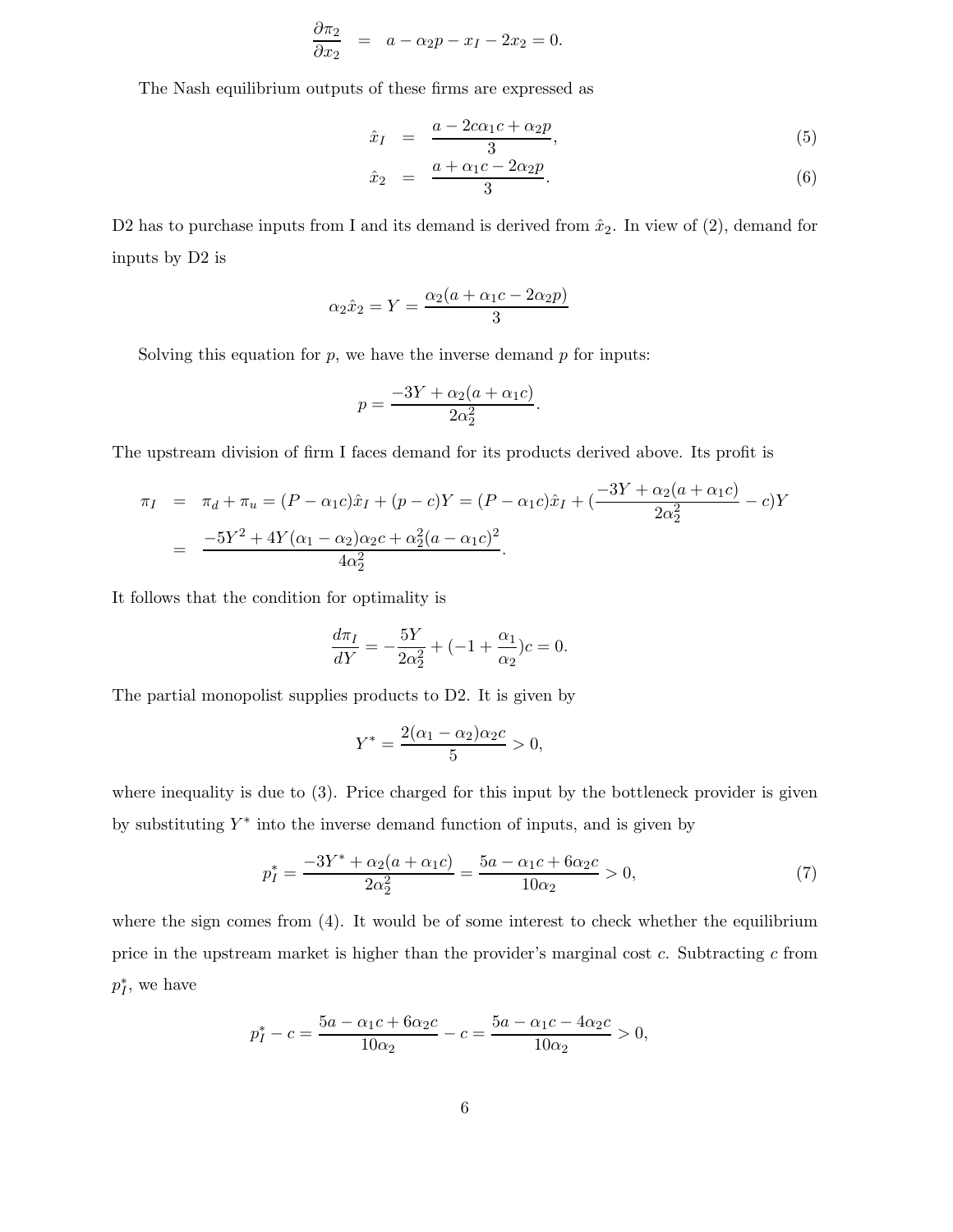which is positive under our assumptions  $(3)$  and  $(4)$ . Thus, the integrated firm can make positive profits by supplying inputs to D2 and has cost advantage over its competitor because the firm can get throughputs at the marginal costs. However, it is not certain that the independent firm can reap positive profits in the market because the firm has disadvantages in costs. It follows from these that D2 may have to exit from the market on account of its cost disadvantage. This may be a prospect that D2 has to face.

Thus, we can now summarize our analysis above as:

**Lemma 1.** *Equilibrium prices in the upstream and the downstream markets where there is a partial monopolist in vertically related markets are given by*

$$
p_I^* = \frac{5a - \alpha_1 c + 6\alpha_2 c}{10\alpha_2}.
$$
  

$$
P_I = \frac{5a + c(3\alpha_1 + 2\alpha_2)}{10},
$$

*where*  $P_I$  *is equilibrium downstream price and is higher than*  $\alpha_2 p_I^*$ *. Moreover, outputs of D2 and I are given by*

$$
x_2^* = \frac{2(\alpha_1 - \alpha_2)c}{5} > 0,
$$
  

$$
x_1^* = \frac{2(\alpha_1 - \alpha_2)c}{5} > 0.
$$

*Proof.* Substituting (7) into (5) and (6) yields,

$$
x_I^* = \frac{a - 2\alpha_1 c + \alpha_2 p_I^*}{3} = \frac{a - 2\alpha_1 c + \alpha_2 \frac{5a - \alpha_1 c + 6\alpha_2 c}{10\alpha_2}}{3}
$$
  
= 
$$
\frac{5a - 7\alpha_1 c + 2\alpha_2 c}{10} > 0,
$$

and

$$
x_2^* = \frac{a + \alpha_1 c - 2\alpha_2 p_I^*}{3} = \frac{a + \alpha_1 c - 2\alpha_2 \frac{5a - \alpha_1 c + 6\alpha_2 c}{10\alpha_2}}{3} = \frac{2(\alpha_1 - \alpha_2)c}{5} > 0,
$$

where the inequalities above come from (3) and (4). Then, it follows from (1),  $x_I^*$  and  $x_2^*$  that we have

$$
P_I = a - x_I^* - x_2^* = \frac{5a + c(3\alpha_1 + 2\alpha_2)}{10}.
$$

Using  $P_I$  and  $p_I^*$  derived above, we get

$$
P_I - \alpha_2 p_I^* = \frac{2c(\alpha_1 - \alpha_2)}{5} > 0,
$$

where the sign comes from  $(3)$ . Firm I has cost advantage over D2, but the independent firm D<sub>2</sub> can reap profits to the extent that D<sub>2</sub> has more efficient production technology.  $\Box$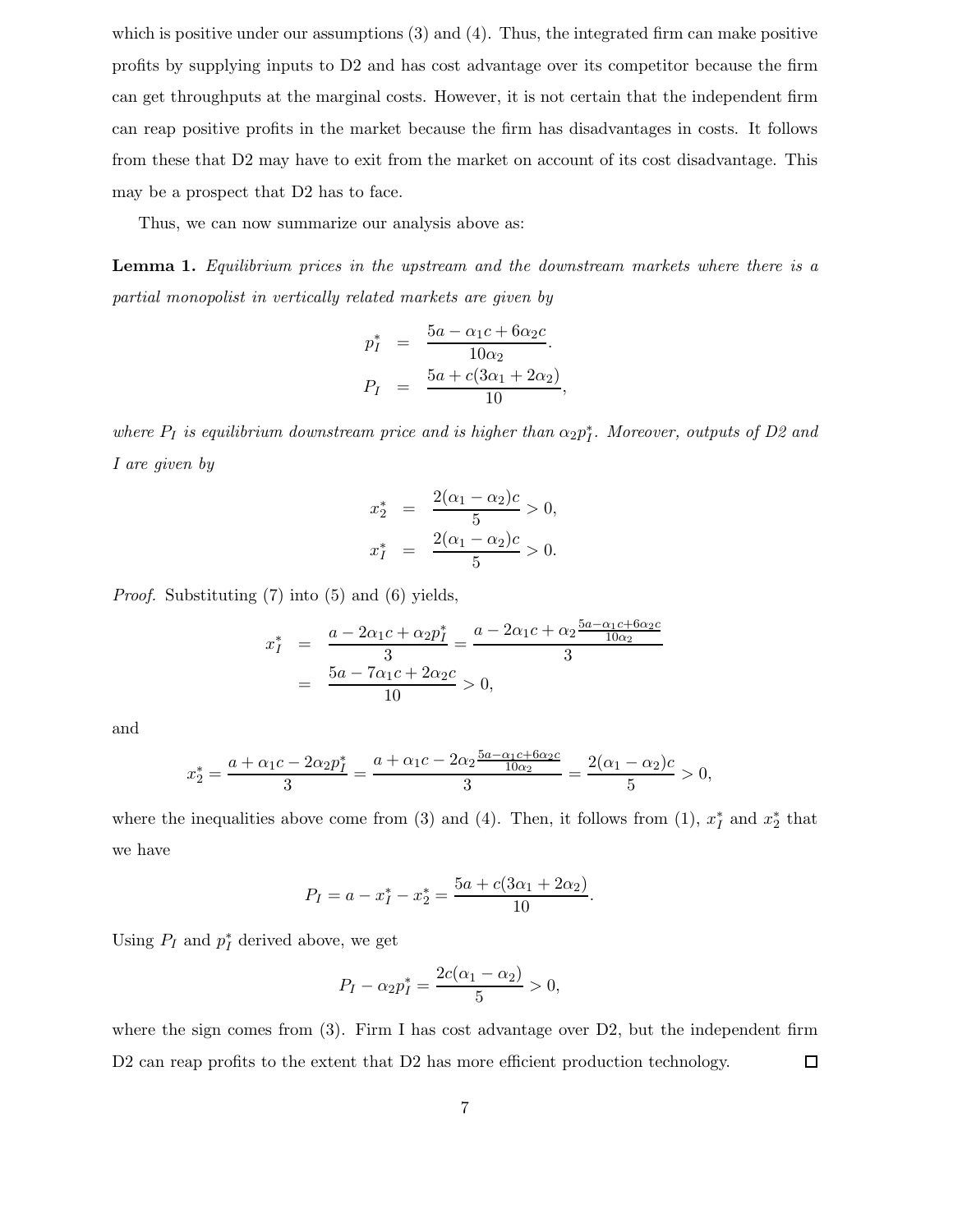Lemma 1 shows the essential featrures of the partial monopoly game. Thus, a downstream competitor can be viable as long as it has a superior technology: *i.e.*  $\alpha_2 < \alpha_1 \leq 2\alpha_2$ . If this assumption does not hold, the vertical integration results in excluding a rival firm from the market and the downstream market changes into a pure monopoly. Thus, technological superiority enables an independent firm to cope effectively with the partial monopolist even if the monopolist has cost advantages. As mentioned before, this is the reason why it is assumed that the upstream monopolist integrates less efficient firm D1.

Even if the independent firm D2 can make profits, the partial monopolist I has several strategies to drive a competitor out of a market. For example, the partial monopolist I may employ a price squeeze strategy through which I sets the monopoly price in the market. The partial monopolist I can set the price for the input high enough so that the downstream competitors can not compete with it. After the competitor exits from the market, firm I will set higher downstream (or monopoly) prices to maximize its profits. Thus, concern about vertical integration by the upstream monopolist or duopolist is that it exploits leverage in the downstream market to reap the maximum profits and that this eventually aggravates market efficiency.

Then, turn our attention to a game in which the integrated firm changes its role and becomes a leader. For example, the leader practices a price-squeeze strategy and its influences on market outcomes will be examined in what follows. Following Joskow (1985), this is defined as a strategy of the monopolist which charges so a high price for its input to its downstream competitors that the competitors cannot make any profits. Prices in the downstream and the upstream market under a price squeeze are denoted by  $P_{SQ}$  and  $p_{sq}$  respectively. Formally, assume that

$$
P_{SQ} = \alpha_2 \ p_{sq}.\tag{8}
$$

Note that individual equilibrium outputs of I and D2 are given by (5) and (6). Total output is the sum of the individual outputs. Therefore, we have

$$
\hat{x}_I + \hat{x}_2 = \frac{a - 2\alpha_1 c + \alpha_2 p}{3} + \frac{a + \alpha_1 c - 2\alpha_2 p}{3} = \frac{2a - \alpha_1 c - \alpha_2 p}{3}.
$$

Taking this, (1) and (8) into account, the price  $P_{SQ}$  set under the price-squeeze strategy is expressed as

$$
P_{SQ} = a - \hat{x}_I - \hat{x}_2 = a - \frac{2a - \alpha_1 c - \alpha_2 p_{sq}}{3} = \frac{a + \alpha_1 c + \alpha_2 p_{sq}}{3} = \frac{a + \alpha_1 c + P_{SQ}}{3}.
$$

This gives us

$$
P_{SQ} = \frac{a + \alpha_1 c}{2}.\tag{9}
$$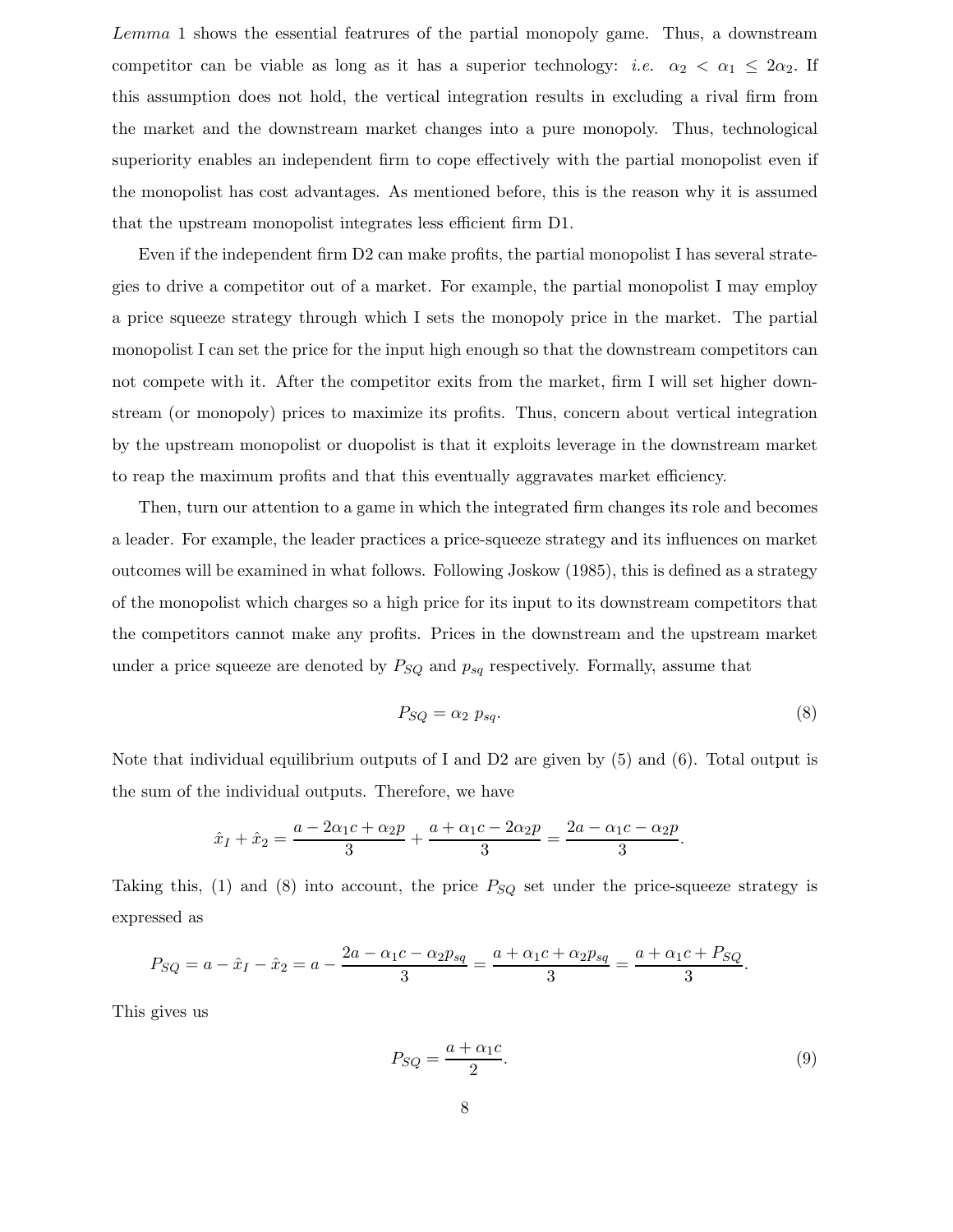Together with (8), the price of input, which is derived from the price-squeeze strategy by firm I, is reduced to

$$
p_{sq} = \frac{a + \alpha_1 c}{2\alpha_2}.\tag{10}
$$

Note that if firm I sets input price equal to  $p_{sq}$  given above, output of D2 is equal to zero. In fact, substituting (10) into (6) reveals that  $\hat{x}_2$  indeed equals zero.

By definition, under a price squeeze, outputs of D2 are equal to zero. This in turn means that the integrated firm I can be a monopolist. Thus, price under this strategy is equal to a monopoly price  $P_M$ . Then, we have

$$
P_M = P_{SQ} = \frac{a + \alpha_1 c}{2}.\tag{11}
$$

Monopoly output  $x_m$  is given by

$$
x_m = a - \frac{a + \alpha_1 c}{2} = \frac{a - \alpha_1 c}{2} > 0,
$$

where the inequality is due to (4).

These results are summarized in

**Proposition 1.** *Price under a price-squeeze strategy in PM game is the same as monopoly price. Moreover, the price under a price-squeeze strategy is higher than equilibrium price in the vertical integration game. Thus*

$$
P_I < P_{SQ} = P_M.
$$

*Proof.* Note that the price set under the price-squeeze strategy is given in  $(9)$ , while the monopolist charges price equal to (11). These are the same. It is easy to see that

$$
P_{SQ} - P_I = \frac{a + \alpha_1 c}{2} - \frac{5a + (3\alpha_1 + 2\alpha_2)c}{10} = \frac{(\alpha_1 - \alpha_2)c}{5} > 0.
$$

where the inequality comes from (3).

It is interesting to note that monopoly price equals price set under a price squeeze. Profits earned under this strategy are shown to be equal to those under monopoly because the monopoly is a market in which the monopolist has the maximum control over the market and hence it can reap the highest profits. It follows from *Proposition* 1 that a price squeeze is anti-competitive in its nature and then market efficiency is shown to be aggravated. Moreover, our *Proposition* 1 suggests that a price squeeze by the partial monopolist I in these markets achieves the maximum

 $\Box$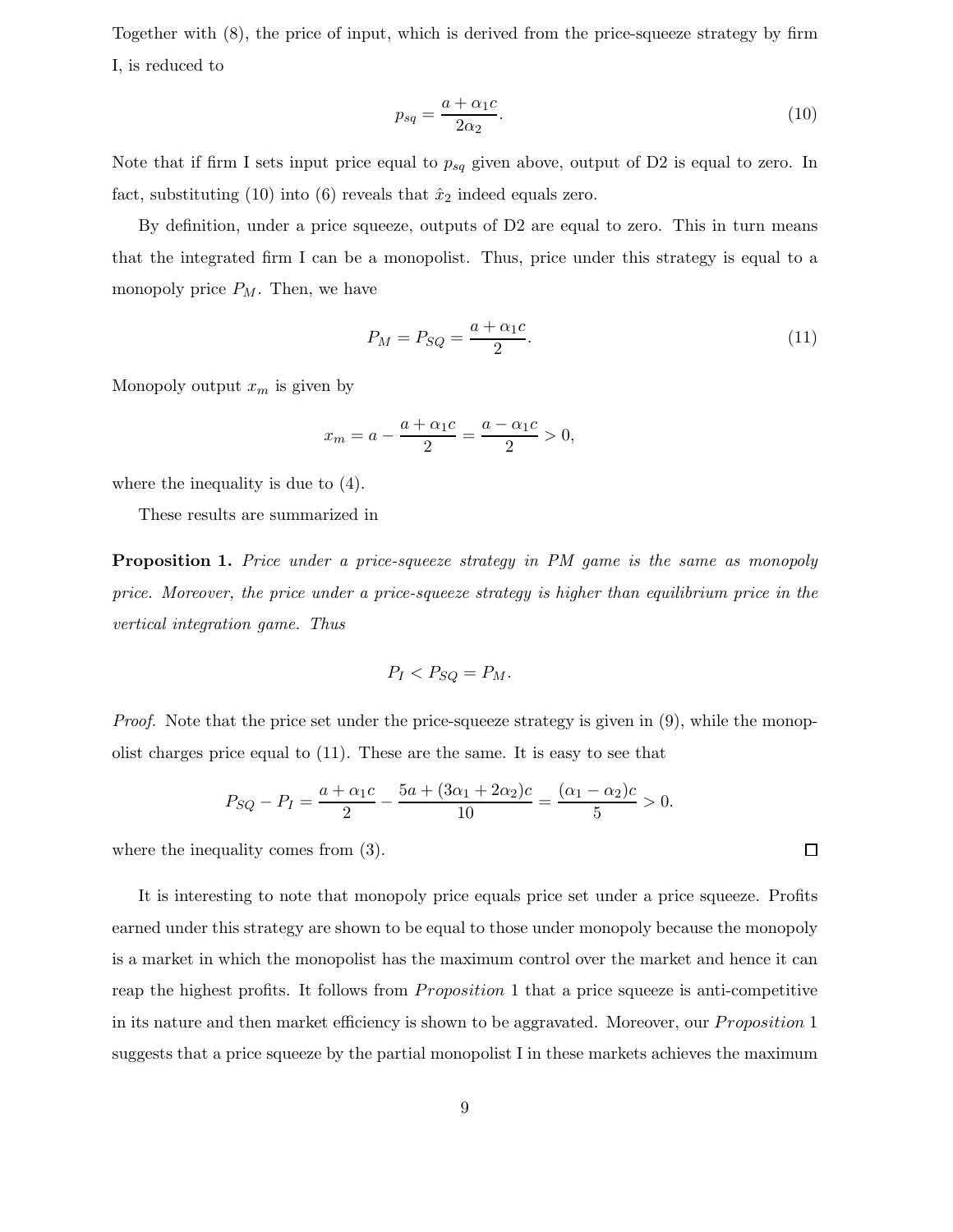profits. In fact, profits earned in monopoly and under a price squeeze in the partial monopoly games are equal.

However, when we consider vertically related markets, results may differ because firm I has two sources of profits. Monopolization by some strategy enables the firm I to achieve the maximum profits in the downstream market, but it causes a reduction in profits in the upstream market. Then, the monopolization has positive and negative effects on profits simultaneously. These considerations suggest that a price squeeze may not be optimal for firm I. This possibility is conjectured by Sappington (2006), who suggests that profits lost in the upstream market, which are due to exclusion of the downstream rival, will not be compensated by additional profits earned in the downstream market.

It will be interesting to examine if firm I has incentives to control integrated market structure. If it has, the market structure will turn into a pure monopoly under some strategies and will then aggravate economic efficiency. Deregulation, which permits the firm I to employ foreclosing strategies, will then result in the formation of a pure monopoly and hence the partial monopoly game will change into an inefficient market structure. Then, deregulation should be banned.

**Proposition 2.** *The integrated monopolist would prefer to keep the market structure unchanged in the partial monopoly game because it is not optimal for the monopolist to engage in a price squeeze in the partial monopoly game.*

*Proof.* The integrated monopolist I can make profits not only in the downstream market, but also in the upstream market. If the monopolist I succeeds in driving competitors out of the downstream market, the resulting increase in profit earned in that market using perfect control may be greater or smaller than the profit lost in the upstream market. It is not clear which is larger. Therefore, we should make a precise comparison of profits earned under a monopolistic price squeeze with that earned by the partial monopolist.

If the monopolist I can perfectly control the downstream market, its profit is

$$
\pi_m = (P_M - \alpha_1 c)x_m = \left(\frac{a + \alpha_1 c}{2} - \alpha_1 c\right)\left(\frac{a - \alpha_1 c}{2}\right) = \left(\frac{a - \alpha_1 c}{2}\right)^2.
$$

On the other hand, the monopolist I in the integration game can make a profit of  $\pi_I$ , which consists of profits  $\pi_d$  in the downstream market and  $\pi_u$  in the upstream market. In view of Lemma 1 and its proof, the profit in the downstream market is

$$
\pi_d = (P_I - \alpha_1 c)x_I^* = \left(\frac{5a + c(3\alpha_1 + 2\alpha_2)}{10} - \alpha_1 c\right)x_I^* = \frac{(5a - 7\alpha_1 c + 2\alpha_2 c)^2}{100}.
$$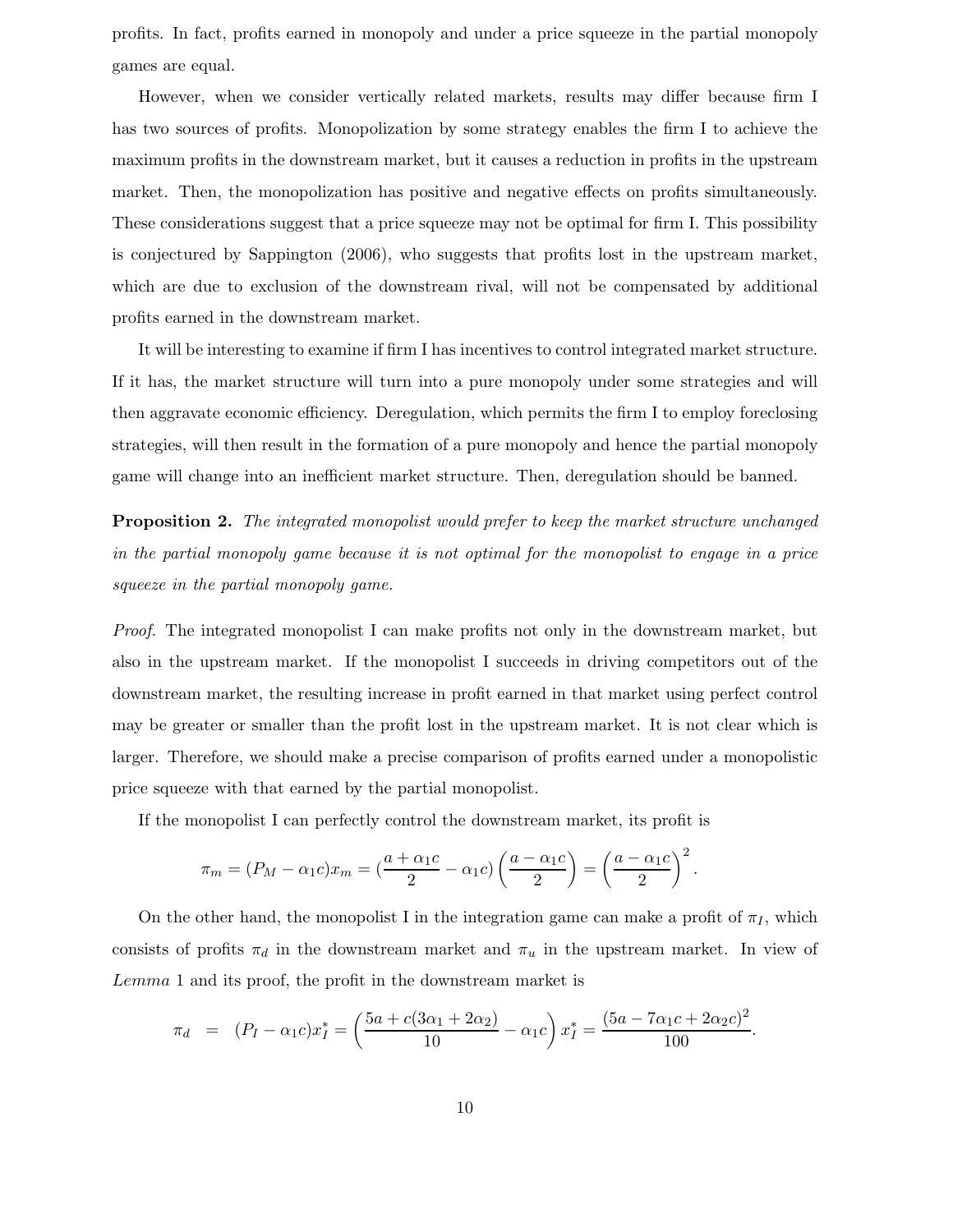Similarly, the profit earned in the upstream market is

$$
\pi_u = (p_1^* - c)\alpha_2 x_2^* = \frac{c(\alpha_1 - \alpha_2)(5a - (\alpha_1 + 4\alpha_2)c)}{25}.
$$

Total profits of I are given by

$$
\pi_I = \pi_d + \pi_u = \frac{(5a - 7\alpha_1 c + 2\alpha_2 c)^2}{100} + \frac{c(\alpha_1 - \alpha_2)(5a - (\alpha_1 + 4\alpha_2)c)}{25}
$$
  
= 
$$
\frac{5a^2 - 10a\alpha_1 c + (9\alpha_1^2 - 8\alpha_1\alpha_2 + 4\alpha_2^2)c^2}{20}.
$$

Therefore, the difference between profit  $\pi_m$  earned by a pure monopoly and profit  $\pi_I$  earned by the partial monopolist I is

$$
\pi_m-\pi_I=\left(\frac{a-\alpha_1c}{2}\right)^2-\frac{5a^2-10a\alpha_1c+(9\alpha_1^2-8\alpha_1\alpha_2+4\alpha_2^2)c^2}{20}=-\frac{(\alpha_1-\alpha_2)^2c^2}{5}<0.
$$

As monopoly profit is lower than the profit earned by I, a price-squeeze strategy results in lower profits for the partial monopolist. This means that firm I can make higher profits if it does not change this integrated market structure.  $\Box$ 

Although our results differ from those obtained by Joskow (1985), they are quite consisitent with Sappington (2006). In fact, it has been shown here that firm I has no incentives to monopolize the market. The fear that the partial monopolist will try to monopolize a market and raise market price is a misconception under our assumptions. On the contrary, integrated market structures that include a partial monopoly lead to larger welfare relative to a pure monopoly and hence the formation of a partial monopoly should not be prevented by regulation.<sup>8</sup> Thus, this result shows that the presence of competitors is crucial for achieving market efficiency even if a firm has partial controlling power over markets. These observations are important features when we consider integrated market structures.

<sup>&</sup>lt;sup>8</sup>Yang and Kawashima (2011) has shown that equilibrium market prices are lower in the partial monopoly game than in a pre-integration game.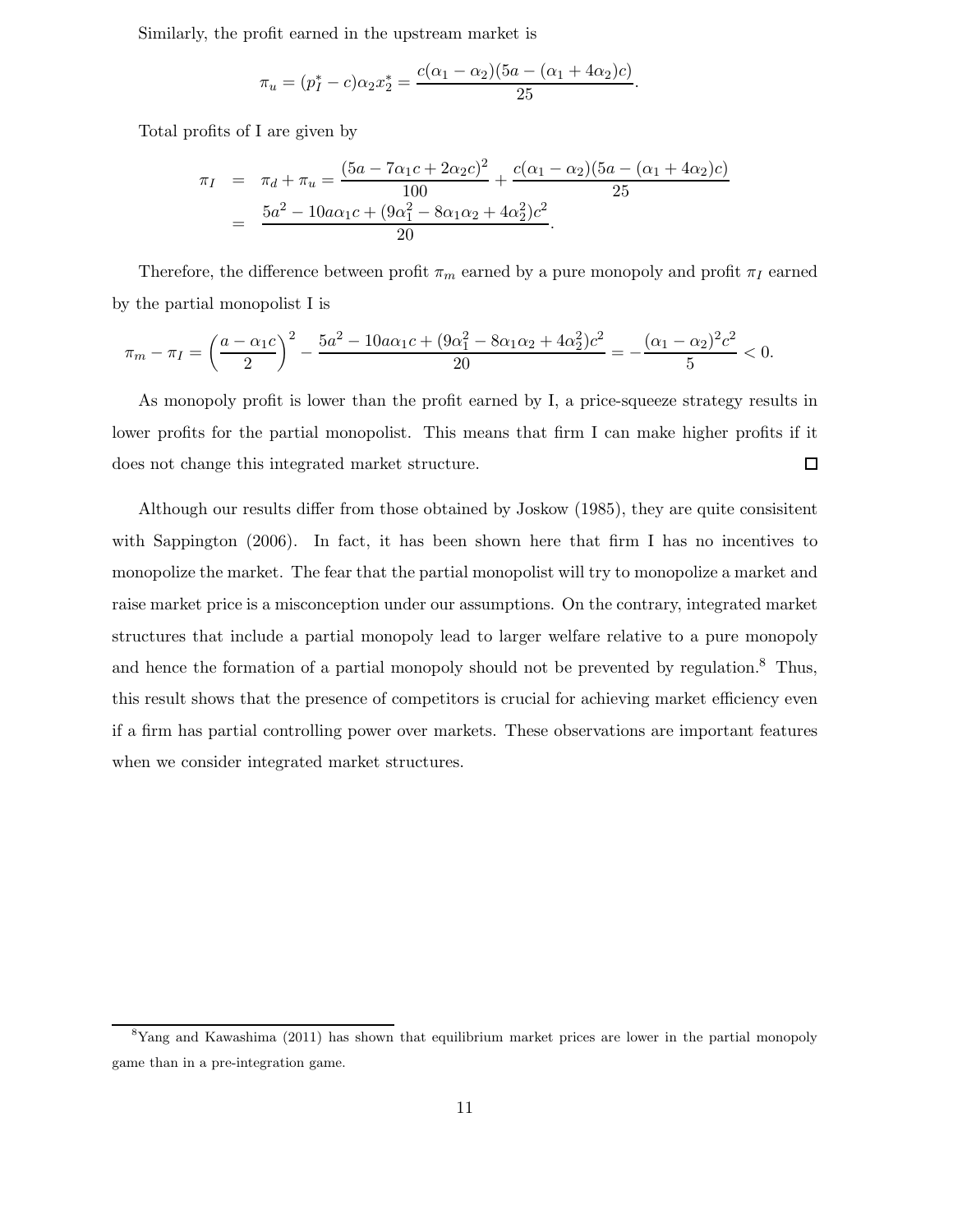## **3 Price Squeeze by Upstream Duopolist**

Next, consider integration in a double duopoly game (or DD game), where there are two independent firms in both markets. Upstream firms are called U1 and U2 whose marginal (and average) costs are fixed constants  $c_1$  and  $c_2$ . Without loss of generality, assume that  $c_1 \leq c_2$ .

To proceed with our analysis, assume that

$$
a > 4\alpha_1 c_2,\tag{12}
$$

which takes the place of the previous assumption (4).

There are concerns that the integration causes the aggravation of market efficiency. In particular, when efficient firms are integrated, serious concerns will emerge. Then, a game that we take up is a game in which efficient firm D2 integrates with upstream firm U1, and the downstream division of the integrated firm F is superior in technologies to the downstream rival D1. For simplicity, call this game a one-sided integration game (or OI game).

The market structure of this model is depicted in Figure 1. It follows that F can get access to inputs at lower costs than D1. In other words, F is superior in costs and productivity. The integrated firm has stronger market power than the other pair of firms and there will be concerns that it will employ a strategy such as a price squeeze to reap more profits.

In order to analyze effects of the vertical integration, it is necessary to show the features of the OI game. F may be able to make profits by supplying outputs produced by using inputs not only from the upstream division, but also from an upstream market. However, assume that F does not purchase inputs from the upstream market because prices of inputs are higher than the marginal costs of inputs. Thus, profits of F and D1 are expressed as

$$
\pi_F = (P - \alpha_2 c_1)x_F + (p - c_1)y_1 = (a - \alpha_2 c_1 - x_F - x_1)x_F + (p - c_1)y_1,
$$
  

$$
\pi_1 = (P - \alpha_1 p)x_1 = (a - \alpha_1 p - x_F - x_1)x_1,
$$

where  $x_F$  stands for output of F produced by through-puts and p for input price.

The first order conditions for maximum profits are

$$
\frac{\partial \pi_F}{\partial x_F} = a - \alpha_2 c_1 - 2x_F - x_1 = 0,
$$
  

$$
\frac{\partial \pi_1}{\partial x_1} = a - \alpha_1 p - x_F - 2x_1 = 0.
$$

Solving these equations for  $x_F$  and  $x_1$ , we have

$$
x_F^* = \frac{a + \alpha_1 p - 2\alpha_2 c_1}{3},
$$
  

$$
x_1^* = \frac{a - 2\alpha_1 p + \alpha_2 c_1}{3}.
$$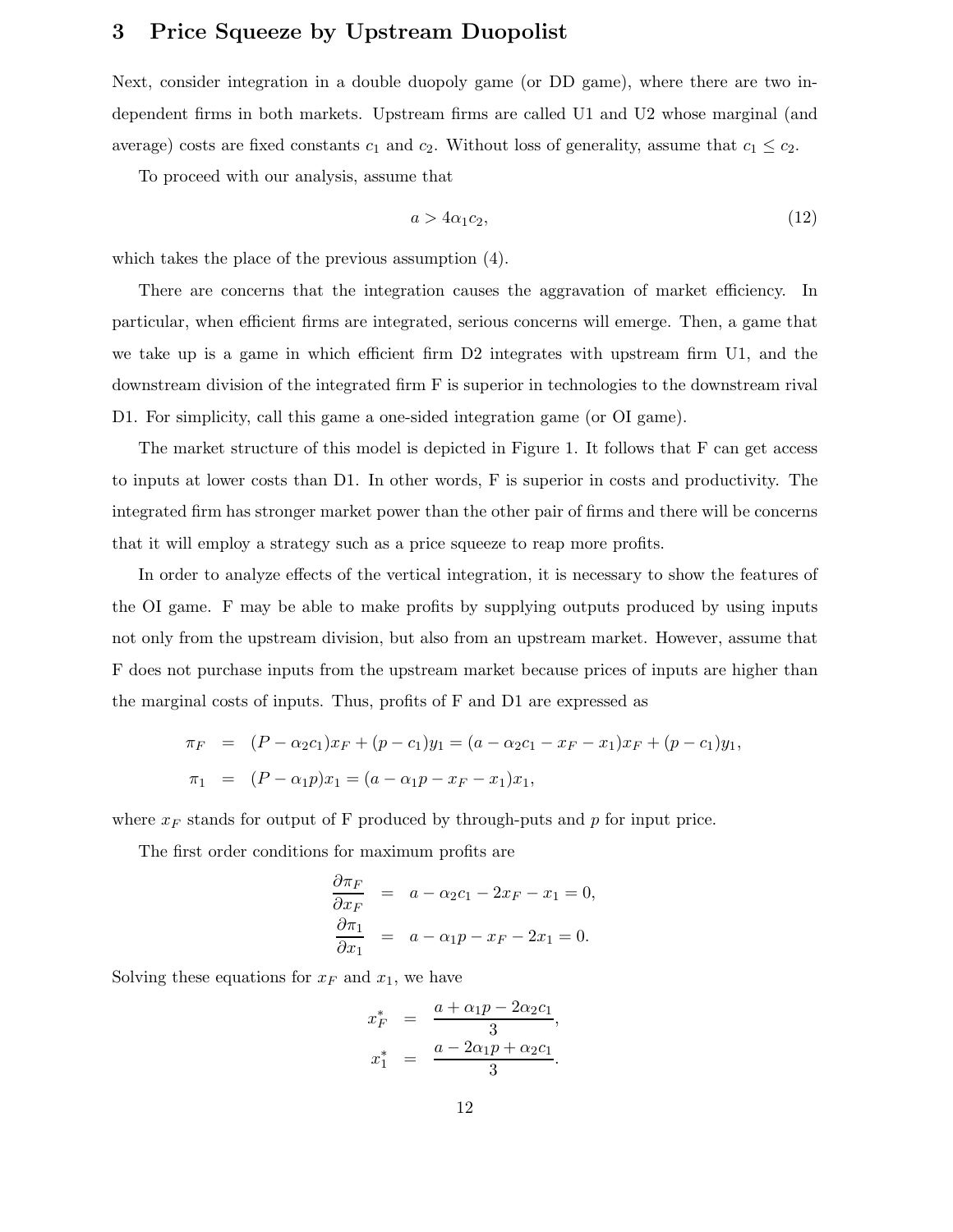

Figure 1: One-Sided Integration Game

As noted above, derived demand d for inputs by D1 is given by

$$
d = \alpha_1 x_1^* = \alpha_1 \frac{a - 2\alpha_1 p + \alpha_2 c_1}{3}.
$$

Solving this for  $p$  yields inverse demand for the inputs, and is given by

$$
p = \frac{(a + \alpha_2 c_1)\alpha_1 - 3d}{2\alpha_1^2}.
$$
\n(13)

Given this demand for the inputs, the upstream division of F and U2 supply the inputs to the downstream firm, and their profits are

$$
\pi_F = (a - \alpha_2 c_1 - x_F^* - x_1^*)x_F^* + (p - c_1)y_1 = (a - \alpha_2 c_1 - x_F^* - x_2^*)x_F^* + \left(\frac{(a + \alpha_2 c_1)\alpha_1 - 3d}{2\alpha_1^2} - c\right)y_1
$$
  
\n
$$
= (a - \alpha_2 c_1 - x_F^* - x_1^*)x_F^* + \left(\frac{(a + \alpha_2 c_1)\alpha_1 - 3(y_1 + y_2)}{2\alpha_1^2} - c_1\right)y_1,
$$
  
\n
$$
\pi_{U2} = (p - c_2)y_2 = \left(\frac{(a + \alpha_2 c_1)\alpha_1 - 3d}{2\alpha_1^2} - c_2\right)y_2 = \left(\frac{(a + \alpha_2 c_1)\alpha_1 - 3(y_1 + y_2)}{2\alpha_1^2} - c_2\right)y_2,
$$
  
\n
$$
d = y_1 + y_2.
$$

Substituting  $x_F^*$ ,  $x_2^*$ , and p derived above into  $\pi_F$  and  $\pi_{U2}$ , the first order condition for maximum profit yields

$$
\frac{\partial \pi_F}{\partial y_1} = -\frac{5y_1 + 2(y_2 + \alpha_1(\alpha_1 - \alpha_2)c_1)}{2\alpha_1^2} \le 0, \text{ for } y_1, y_2 \ge 0,
$$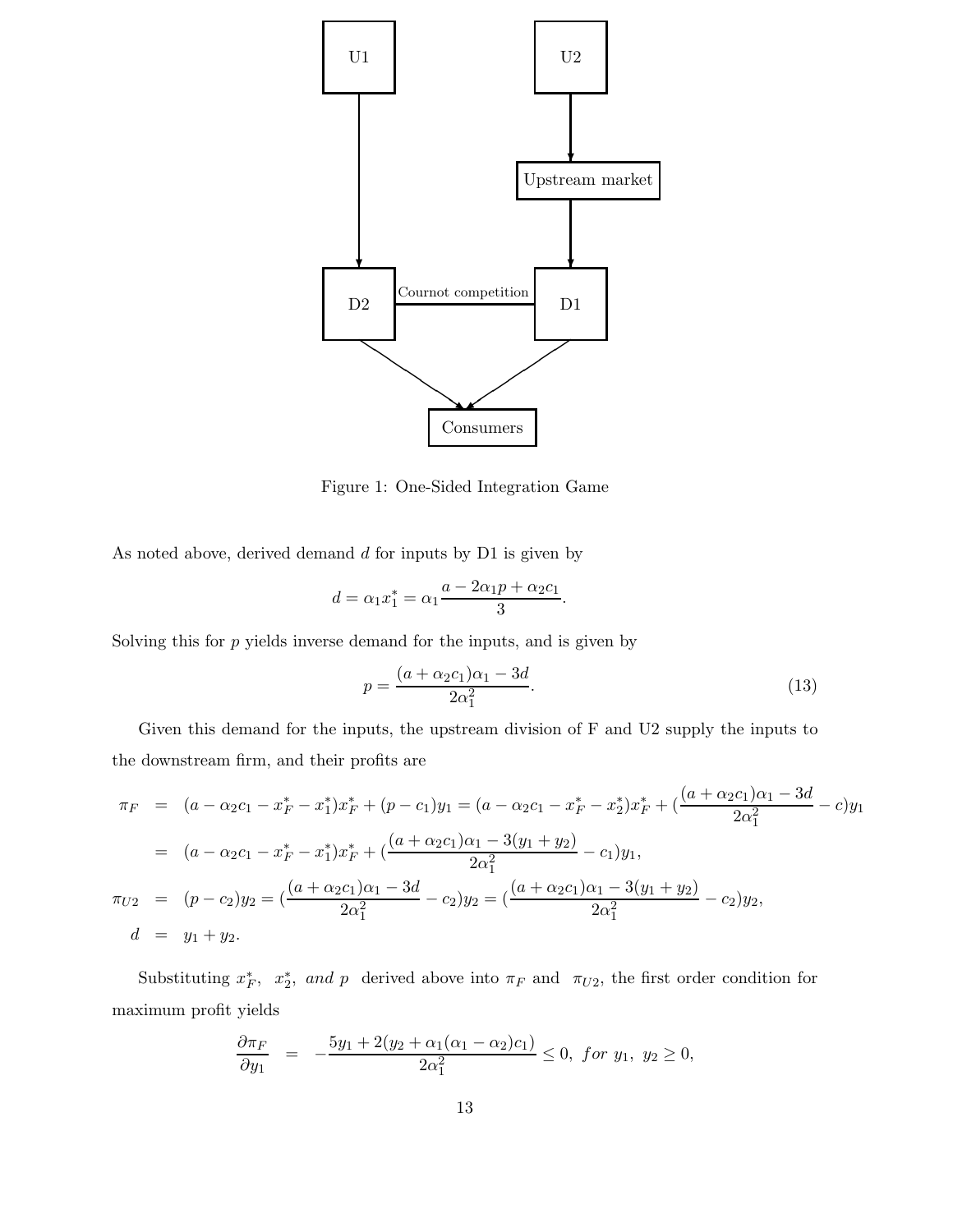where the inequality is due to (3). It follows from the Kuhn-Tucker conditions that optimal supply  $\hat{y}_1$  of inputs of F is equal to 0. Thus, the integrated firm produces throughputs and does not supply inputs to the upstream market.

It follows from these arguments that U2 is the sole supplier of inputs, which are demanded by D1. U2 maximizes its profits given the derived demand for inputs. Then, we have

$$
\frac{\partial \pi_{U2}}{\partial y_2} = \frac{-6y_2 + \alpha_1(a - 2\alpha_1c_2 + \alpha_2c_1)}{2\alpha_1^2} = 0,
$$

where  $(a + \alpha_2 c_1 - 2\alpha_1 c_2)$  is positive because of (12). Solving this equation for  $y_2$ , we have

$$
\hat{y}_2 = \frac{\alpha_1(a - 2\alpha_1c_2 + \alpha_2c_1)}{6} > 0,
$$

where the inequality is again due to (12). Noting that  $d = y_2$  and substituting  $\hat{y}_2$  into (13), equilibrium price  $\hat{p}$  of inputs is determined and then substituting this  $\hat{p}$  into  $x_F^*, x_1^*$  yields equilibrium outputs  $\hat{x}_F, \hat{x}_1$  of the two firms.

Now we can summarize our arguments above as:

**Lemma 2.** *If the more productive firm D2 in the downstream market merges with the more efficient upstream firm U1, the one-sided vertically merged firm F can maximize profits by not supplying inputs to the upstream market. Equilibrium outputs, prices and inputs of firms in the post-merger game are given by*

$$
\hat{y}_1 = 0,
$$
\n
$$
\hat{y}_2 = \frac{\alpha_1(a - 2\alpha_1c_2 + \alpha_2c_1)}{6},
$$
\n
$$
\hat{p} = \frac{a + 2\alpha_1c_2 + \alpha_2c_1}{4\alpha_1},
$$
\n
$$
\hat{x}_F = \frac{5a + 2\alpha_1c_2 - 7\alpha_2c_1}{12},
$$
\n
$$
\hat{x}_1 = \frac{a - 2\alpha_1c_2 + \alpha_2c_1}{6},
$$
\n
$$
\hat{P} = \frac{5a + 2\alpha_1c_2 + 5\alpha_2c_1}{12}.
$$

*Proof.* In the post-merger game, U2 maximizes profits by supplying products for the given demand (13) for inputs. Note also that  $d = y_2$  because the upstream division of F does not supply inputs to the upstream market. Then, profits of U2 are given by

$$
\pi_{U2} = (p - c_2)y_2 = \left(\frac{\alpha_1(a + \alpha_2 c_1) - 3d}{2\alpha_1^2} - c_2\right)y_2,
$$

Solving the first order condition for  $y_2$  yields

$$
\hat{y}_2 = \frac{\alpha_1(a - 2\alpha_1c_2 + \alpha_2c_1)}{2\alpha_1^2}.
$$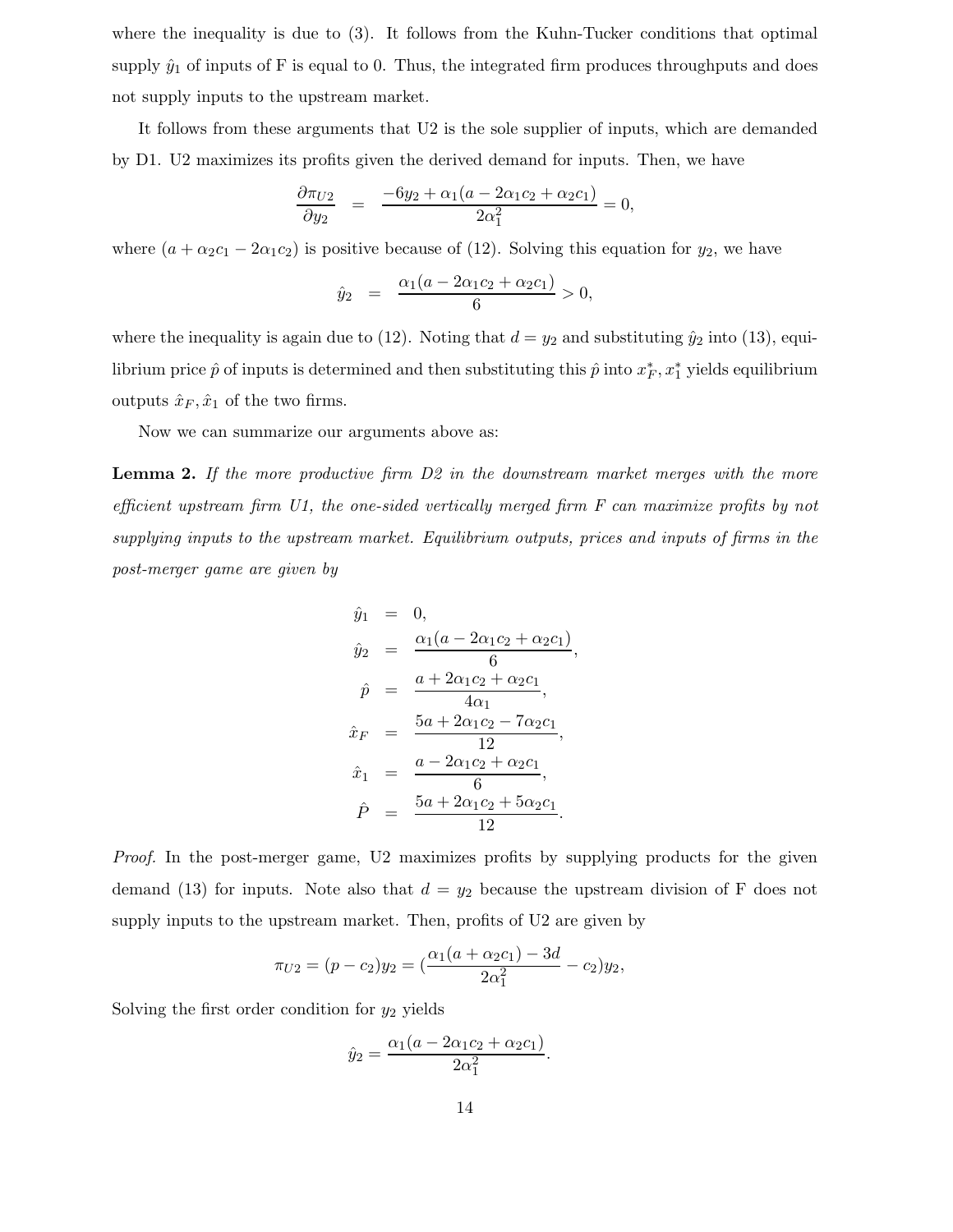Substituting this into (13), we have

$$
\hat{p} = \frac{a + 2\alpha_1 c_2 + \alpha_2 c_1}{4\alpha_1}.
$$

It is easy to check that  $\hat{p} > c_2$  under (12). In fact,

$$
\hat{p} - c_2 = \frac{a + 2\alpha_1 c_2 + \alpha_2 c}{4\alpha_1} - c_2 = \frac{a - 2\alpha_1 c_2 + \alpha_2 c_1}{4\alpha_1} > 0.
$$

As  $\hat{y}_2$  is positive, the profits of U2 are positive and U2 can supply inputs to the upstream market. Substituting  $\hat{p}$  into eqs. (5) and (6) yields

$$
\begin{array}{rcl}\n\hat{x}_F & = & \frac{a + \alpha_1 \hat{p} - 2\alpha_2 c_1}{3} = \frac{5a + 2\alpha_1 c_2 - 7\alpha_2 c_1}{12} > 0, \\
\hat{x}_1 & = & \frac{a - 2\alpha_1 \hat{p} + \alpha_2 c_1}{3} = \frac{a - 2\alpha_1 c_2 + \alpha_2 c_1}{6} > 0.\n\end{array}
$$

Finally, together with (1), equilibrium price in the downstream market is

$$
\hat{P} = a - \hat{x}_F - \hat{x}_2 = \frac{5a + 2\alpha_1 c_2 + 5\alpha_2 c_1}{12}.
$$

It is easy to show that  $\hat{P}$  is larger than  $\alpha_1\hat{p}$ . In fact, per-units profits  $(\hat{P} - \alpha_1\hat{p})$  are

$$
\hat{P} - \alpha_1 \hat{p} = \frac{5a + 2\alpha_1 c_2 + 5\alpha_2 c_1}{12} - \alpha_1 \frac{a + 2\alpha_1 c_2 + \alpha_2 c_1}{4\alpha_1} = \frac{a - 2\alpha_1 c_2 + \alpha_2 c_1}{6} > 0,
$$

where the sign comes from  $(12)$ . This means that firm F can reap positive profits and sell outputs in the downstream market because equilibrium output  $\hat{x}_1$  of firm 1 is positive.  $\Box$ 

Now, consider whether F has incentive to engage in a price squeeze. To do this, we compare profits  $\pi_F$  of F in the OI game with profits  $\pi_{sq}$  under a price squeeze. In view of Lemma 2, profits  $\pi_F^*$  in the OI game are given by

$$
\pi_F^* = (\hat{P} - \alpha_2 c_1)\hat{x}_F = (\frac{5a + 2\alpha_1 c_2 + 5\alpha_2 c_1}{12} - \alpha_2 c_1)\frac{5a + 2\alpha_1 c_2 - 7\alpha_2 c_1}{12} = \frac{1}{144}(5a + 2\alpha_1 c_2 - 7\alpha_2 c_1)^2.
$$

As F participates in the downstream market, F can manipulate downstream price to exclude the downstream rival firm from that market. It follows from Lemma 2 that F can force profits of the rival equal to zero by setting the downstream price  $P_{sq}$  equal to  $\alpha_1\hat{p}$ , which can be expressed as

$$
P_{sq} = \alpha_1 \hat{p} = \alpha_1 \left( \frac{a + 2\alpha_1 c_2 + \alpha_2 c_1}{4\alpha_1} \right) = \frac{a + 2\alpha_1 c_2 + \alpha_2 c_1}{4}.
$$

This is a downstream price under a price squeeze by F. It then follows from this and (1) that output  $x_{sq}$  of F under this strategy is

$$
x_{sq} = a - P_{sq} = a - \frac{a + 2\alpha_1 c_2 + \alpha_2 c_1}{4} = \frac{1}{4}(3a - 2\alpha_1 c_2 - \alpha_2 c_1),
$$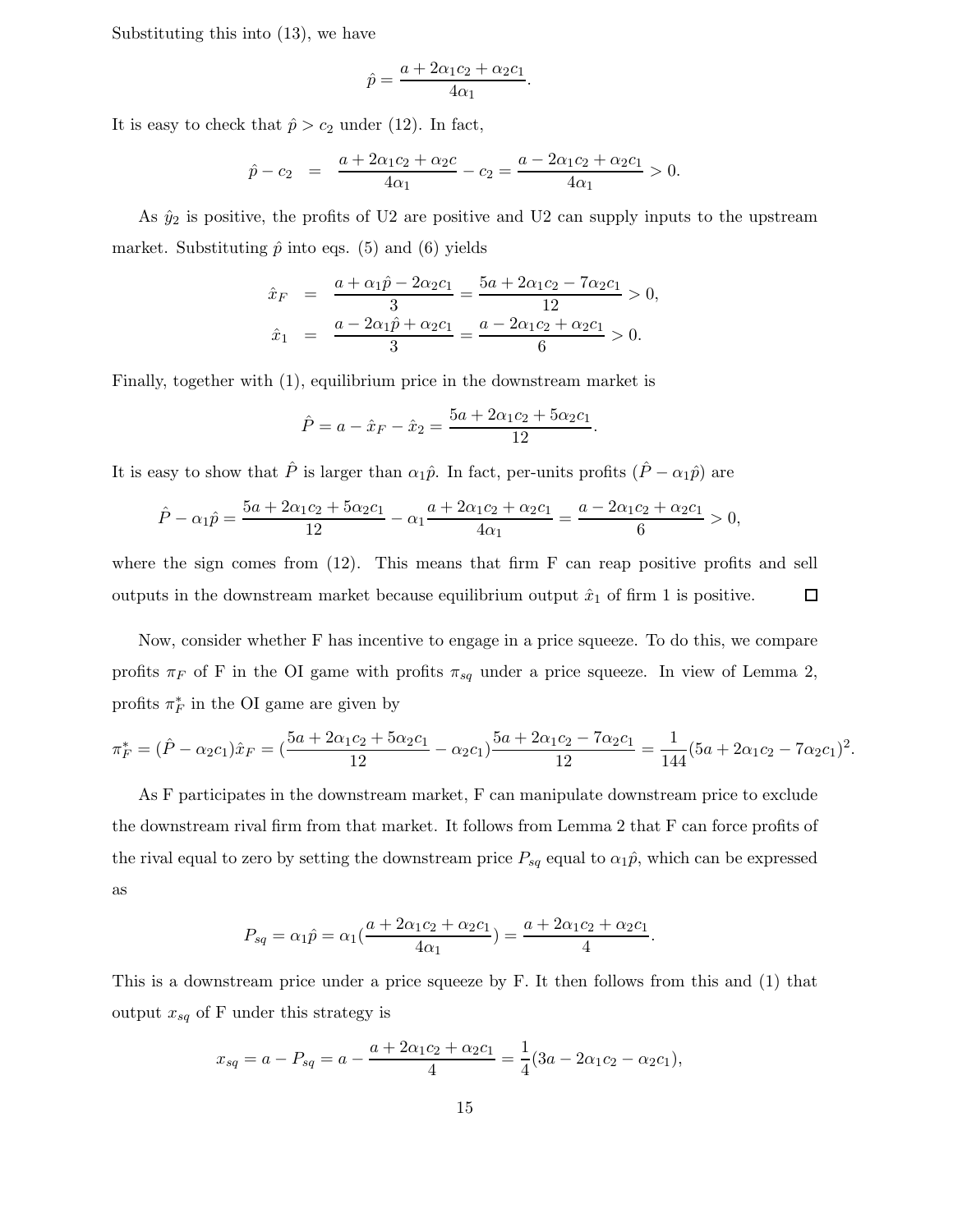where it should be noted that  $x_2 = 0$ . Profits under such a price squeeze can be described by

$$
\pi_{sq} = (P_{sq} - \alpha_2 c_1) x_{sq} = \left(\frac{a + 2\alpha_1 c_2 + \alpha_2 c_1}{4} - \alpha_2 c_1\right) \frac{1}{4} (3a - 2\alpha_1 c_2 - \alpha_2 c_1)
$$

$$
= \frac{1}{16} (a + 2\alpha_1 c_2 - 3\alpha_2 c_1)(3a - 2\alpha_1 c_2 - \alpha_2 c_1).
$$

We can summarize our results as

**Lemma 3.** Profits  $\pi_{sq}$  under a price squeeze by the integrated duopolist F in OI game are given *by*

$$
\pi_{sq} = \frac{1}{16}(a + 2\alpha_1c_2 - 3\alpha_2c_1)(3a - 2\alpha_1c_2 - \alpha_2c_1).
$$

In view of Lemma 2 and Lemma 3, it will be possible to show whether the integrated firm F has incentives to monopolize a market by a price squeeze. It has been shown that the vertically integrated firm has no incentives to exclude a rival firm out of the market when an upstream market is a monopoly. When we consider the OI game, it is not certain whether the same results will be obtained. One of the upstream duopolists may be interested in driving the rival out of the market because the duopolist can be a monopolist in the downstream market, which is expected to provide the duopolist with the maximum profits. We can be more precise in:

**Proposition 3.** *The integrated duopolist in a Double Duopoly game has incentives to employ a price squeeze to monopolize the market. Moreover, although a price squeeze is anti-competitive in its nature, such a strategy promotes market efficiency because it causes the downstream price to go down.*

*Proof.* Profits  $\pi_F^*$  of F in the OI game are given by  $\frac{1}{144}(5a + 2\alpha_1c_2 - 7\alpha_2c_1)^2$ . The difference between  $\pi_{sq}$  and  $\pi_F^*$  is

$$
\pi_{sq} - \pi_F^* = \frac{1}{16} (a + 2\alpha_1 c_2 - 3\alpha_2 c_1)(3a - 2\alpha_1 c_2 - \alpha_2 c_1) - \frac{1}{144} (5a + 2\alpha_1 c_2 - 7\alpha_2 c_1)^2
$$
  
= 
$$
\frac{1}{72} (a^2 + 8a\alpha_1 c_2 - 20\alpha_1^2 c_2^2 - 10a\alpha_2 c_1 + 32\alpha_2^2 c_1^2 - 11\alpha_2^2 c_1^2)
$$
  
= 
$$
\frac{1}{72} (a^2 - 10a\alpha_2 c_1 + 25\alpha_2^2 c_1^2 + 8a\alpha_1 c_2 - 20\alpha_1^2 c_2^2 - 4\alpha_2^2 c_1^2).
$$

In what follows, consider whether the quadratic form above is positive. It is rewritten as

$$
(a^{2} - 10a\alpha_{2}c_{1} + 25\alpha_{2}^{2}c_{1}^{2} + 8a\alpha_{1}c_{2} - 20\alpha_{1}^{2}c_{2}^{2} - 4\alpha_{2}^{2}c_{1}^{2})
$$
  
> 
$$
((a - 5\alpha_{2}c_{1})^{2} + 8 \times (4\alpha_{1}c_{2})\alpha_{1}c_{2} - 20\alpha_{1}^{2}c_{2}^{2} - 4\alpha_{2}^{2}c_{1}^{2})
$$

$$
= ((a - 5\alpha_{2}c_{1})^{2} + 32\alpha_{1}^{2}c_{2}^{2} - 20\alpha_{1}^{2}c_{2}^{2} - 4\alpha_{2}^{2}c_{1}^{2})
$$

$$
= ((a - 5\alpha_{2}c_{1})^{2} + 12\alpha_{1}^{2}c_{2}^{2} - 4\alpha_{2}^{2}c_{1}^{2}) > 0,
$$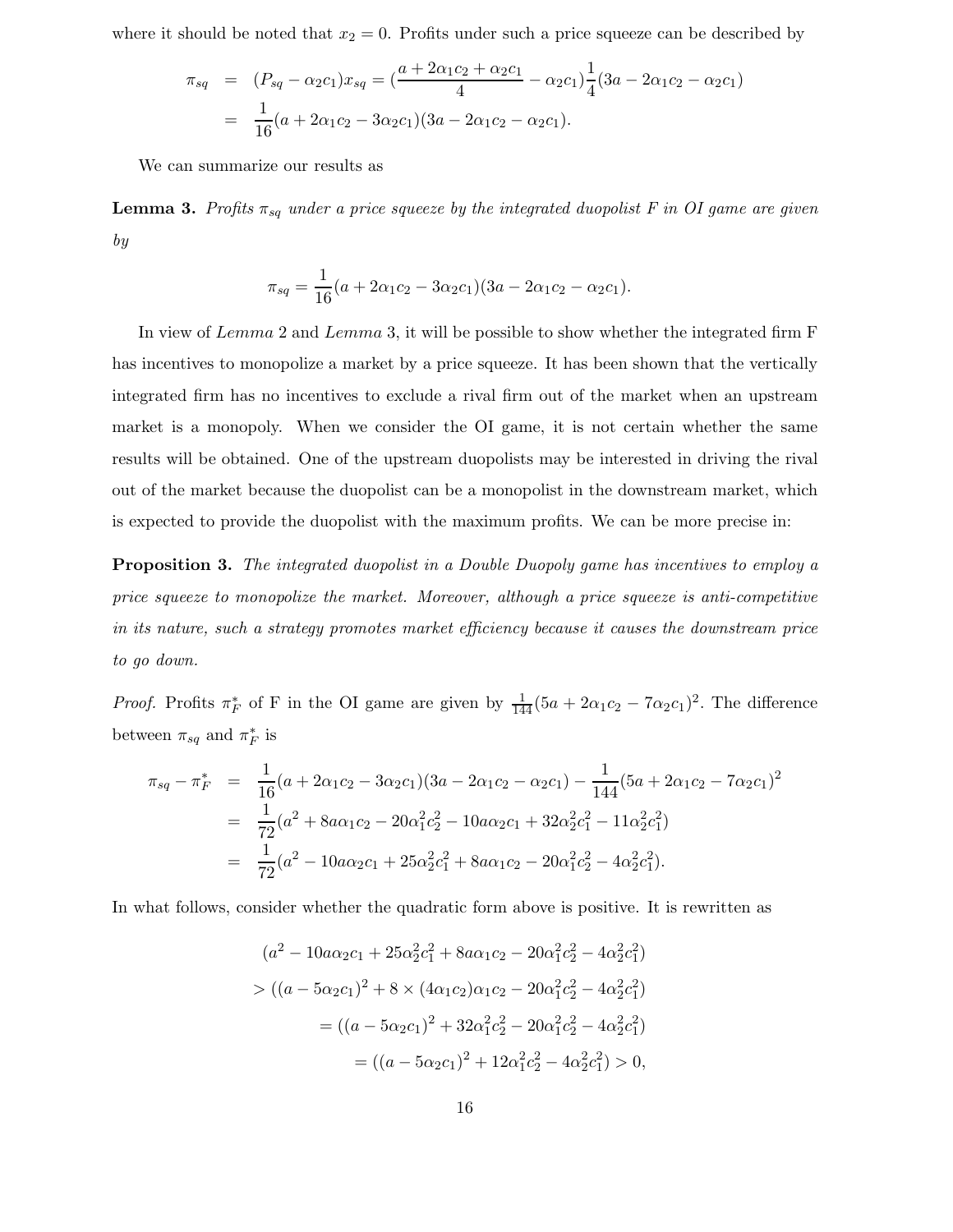where the first inequality comes from (12), and the second from (3) and  $c_2 \geq c_1$ . Then, profits under a price squeeze are larger than those in the OI game. It then follows that the integrated duopolist F has incentives to employ a price squeeze.

Next, it follows from  $Lemma 2$  and the discussion of price squeeze that the difference between  $\hat{P}$  and  $P_{sq}$  is given by

$$
\hat{P} - P_{sq} = \frac{5a + 2\alpha_1 c_2 + 5\alpha_2 c_1}{12} - \frac{a + 2\alpha_1 c_2 + \alpha_2 c_1}{4} = \frac{a - 2\alpha_1 c_2 + \alpha_2 c_1}{6} > 0.
$$

These results are in a stark contrast with those in the PM game where the upstream monopolist integrates a downstream firm. The partial monopolist does not have incentives to monopolize a market. This is because additional profits earned in the downstream market are not compensated by profits lost in the upstream market due to the exit of the downstream rival. This in turn means that the monopolization of a market does not provide the firm with the maximum profits. This is the interesting feature of vertically related markets. On the other hand, it follows from *Proposition* 2 that the integrated duopolist can make more profits by excluding a rival firm from a market. Thus, strategies such as a price squeeze which enable the integrated firm to monopolize a market are adopted depending upon upstream market structure. Thus, the upstream market structure matters.

However, it is interesting to note that such a strategy by the integrated duopolist brings about a lower market price and hence promotes market efficiency. Even if the integration reduces the number of downstream firms, it enhances market welfare. Thus, this strategy is anti-competitive in the sense that a competitor is driven out of a market, but still promotes market efficiency.

The crucial assumption of the present model is that  $a > 4\alpha_1 c_2$ . In fact it is enough to assume that  $a > 3\alpha_1 c_2$ . This latter assumption will enable us to derive *Proposition* 3. Thus, the assumption  $a > 4\alpha_1 c_2$  is too strong in the games which we have examined. However, when other games such as games in which all firms are independent are taken up this assumption will guarantee that all firms are viable. This is the reason why we have made the more restrictive assumption. The second question to consider is, what happens when inefficient firms are merged? It will be shown that post-merger market prices go down. However, it is not certain that the integrated firm has incentives to engage in a price squeeze. One of our results in Proposition 3 depends upon a combination of an upstream and a downstream firm.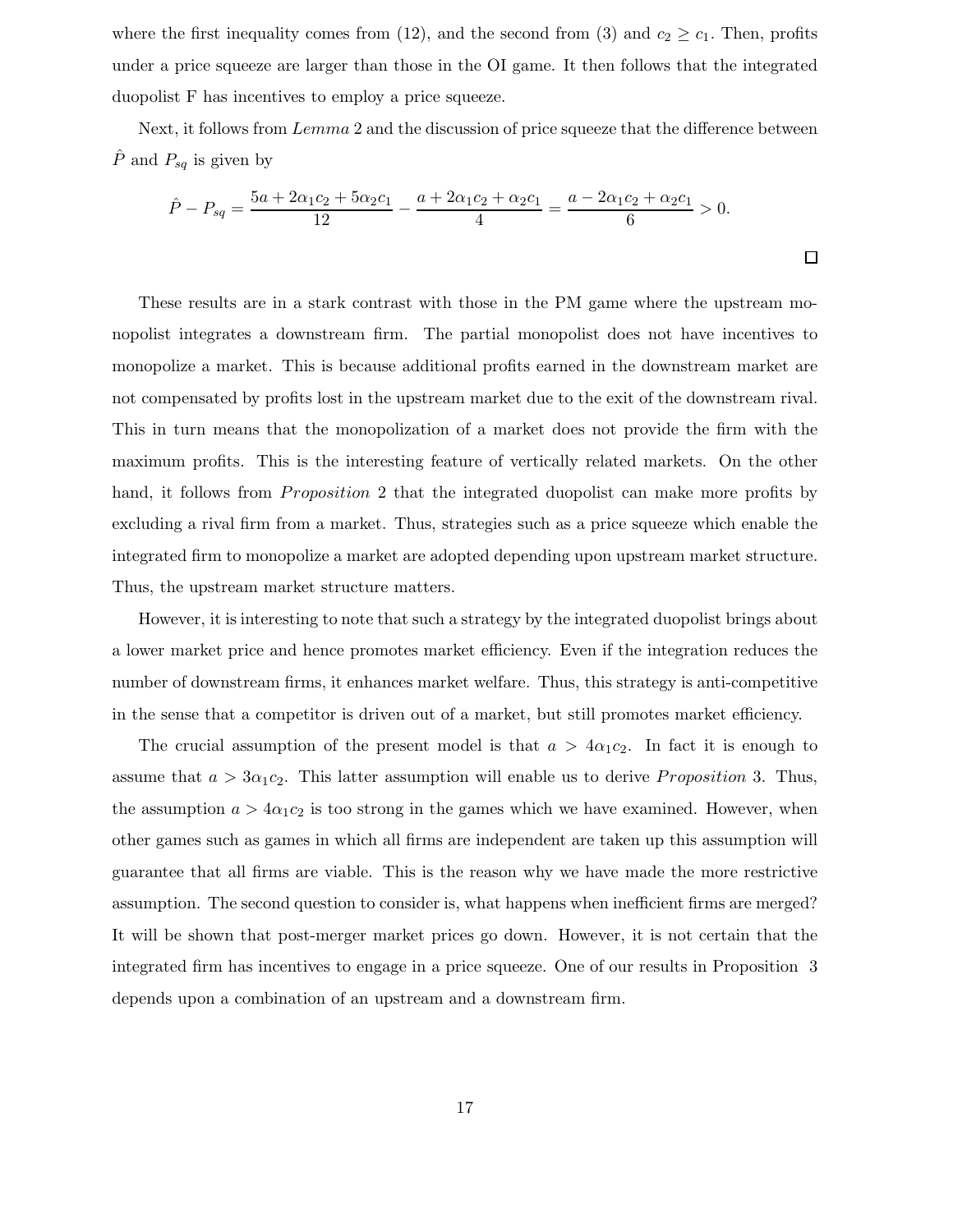### **4 Conclusions**

In this paper, we have examined a price-squeeze strategy by the integrated firm in different settings and shown that the partial monopolist sets a price equal to the monopoly price under this strategy. Thus, downstream price under such a strategy is higher than the price set in a pre-merger game. The model has shown that the integrated monopolist does not have incentives to monopolize the downstream market. Thus, it is not optimal for the partial monopolist to exclude a rival firm from the market. In fact, profits lost in the upstream market due to the exclusion of a rival firm are not compensated by additional profits earned in the downstream market.

When the upstream market structure is a duopoly, the integrated duopolist has incentives to drive a rival firm from the market by engaging in a price squeeze. However, this strategy causes a decrease in market prices, which in turn advances welfare in the market. Although a price squeeze is anti-competitive in its nature, a downstream market becomes more efficient in the sense that market price becomes lower. Situations of "keiretsu" in Japanese industries emerge in the one-sided integration game. These results are in a stark contrast with those in the upstream monopoly game. Thus, upstream market structure matters when we consider the effects of exclusionary strategies of the integrated firms in vertically related markets.

There are, however, several limitations to our model. Most importantly, it has been assumed that the demand and production functions are linear. These enable us to simplify our analysis and derive interesting and explicit results. When we try to broaden our model to include non-linearity of important functions, different results will be expected with possible loss of explicit results. For example, if the production functions of downstream firms are concave, high production by a single firm results in decreasing average costs. Increased production of outputs causes the integrated firm to reap more profits. Thus, it is possible that an integrated monopolist will employ a price squeeze in such circumstances. Similarly, when we assume a nonlinear demand function, different results will be obtained. As these problems are of considerable interest, their analysis will form the basis of our future research.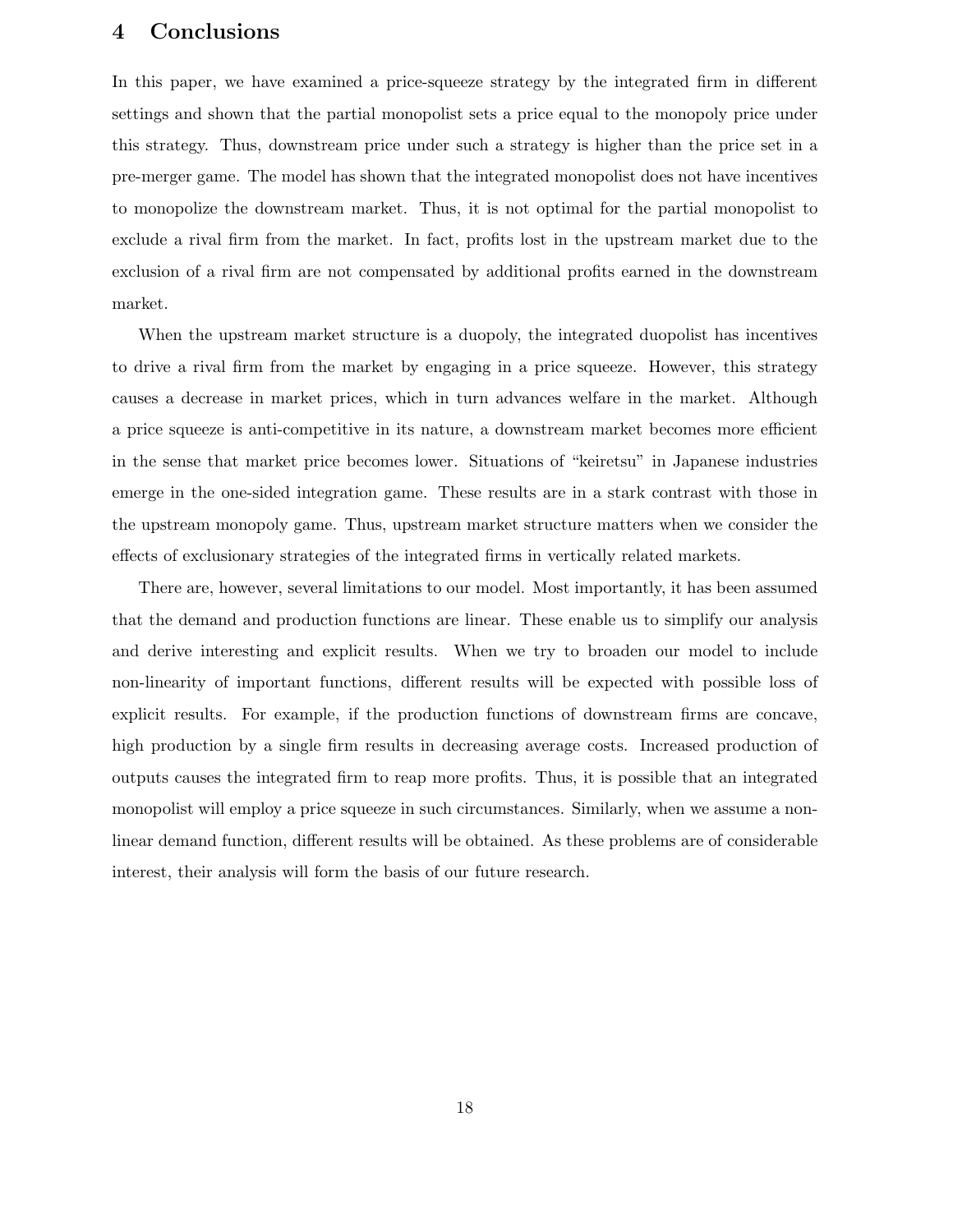# **References**

- [1] Armstrong, M. (2008),"Price Discrimination" in *Handbook of Antitrust Economics*, ed. P. Buccirossi, Cambridge: Mass., MIT Press.
- [2] Bork, R. H. (1978), *The Antitrust Paradox: A Policy at War with Itself*, New York: Basic Books.
- [3] Bouckaert, J., and Verboven, F. (2004),"Price Squeezes in a Regulatory Environment," *Journal of Regulatory Economics*, 26(3), pp.321-51.
- [4] Chen, Y. (2001),"On Vertical Mergers and Their Competitive Effects," *RAND Journal of Economics*, 32(4), pp.667-85.
- [5] Crocioni, P., and Veljanovski, C. (2003),"Price Squeezes, Foreclosure and Competition Law: Principles and Guidelines,"*Journal of Network Industries,4(1)*,28-60.
- [6] Grout, P. A. (2001), "Competition Law in Telecommunications and Its Implications for Common Carriage of Water," *Utilities Policy,10(3-4)*,pp.134-49.
- [7] Joskow, P. (1985),"Mixing Regulatory and Antitrust Policies in the Electric Power Industry: The Price Squeeze and Retail Market Competition," In *Antitrust and Regulation: Essays in Memory of John J. McGowan*, ed. F. M. Fisher, City: MIT Press.
- [8] Kawashima, Y. (1983),"Product Differentiation, Prices, and Market Structure," *European Economic Review, 22(1)*, pp.75-96.
- [9] King, S. and Maddock, R. (1999), "Imputation Rules and the Regulation of Anticompetitive Behaviour in Telecommunications", mimeo.
- [10] Sappington, D. (2006). "Regulation in Vertically-Related Industries: Myths, Facts, and Policy," *Review of Industrial Organization, 28(1)*, pp.3-16.
- [11] Sibley, D. S. and Weisman, D. L. (1998),"Raising Rivals' Costs: The Entry of an Upstream Monopolist into Downstream Markets,"*Information Economics and Policy, 10(4)*, pp.451- 70.
- [12] Tirole, J. (1988), *The Theory of Industrial Organization*, Cambridge: Mass., MIT Press.
- [13] Vickers, J. (1995), "Competition and Regulation in Vertically Related Markets," *Review of Economic Studies*, 62(1), pp.1-17.